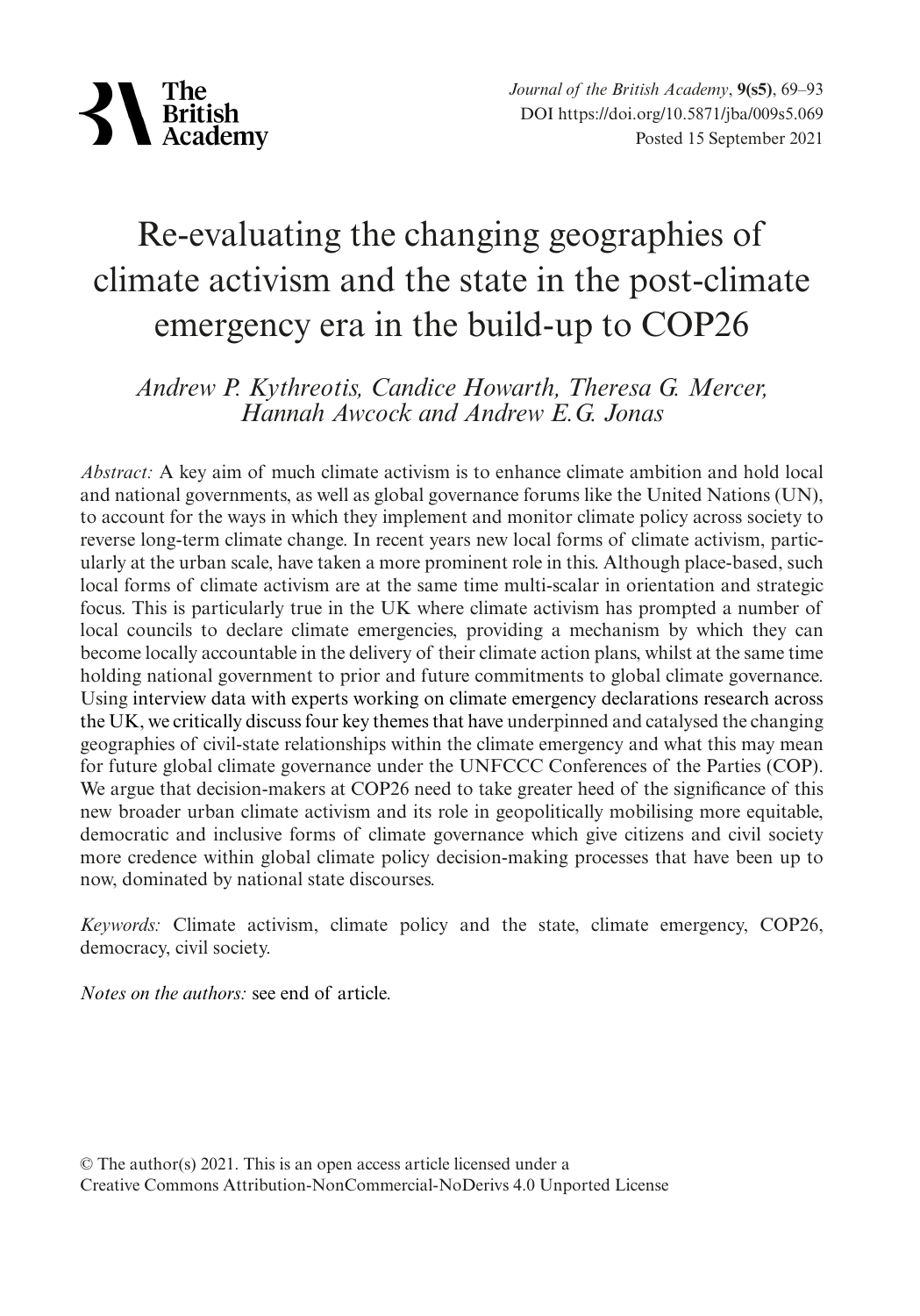## **1. Introduction**

The twenty sixth United Nations (UN) Conference of the Parties (hereafter 'COP26') due to be held in November 2021 in Glasgow, UK (in partnership with Italy) aims to 'bring parties together to accelerate action towards the goals of the Paris Agreement and the UN Framework Convention on Climate Change' (UK Government & United Nations 2020). This suggests a greater policy emphasis than in previous years to bring state and civil actors closer together in collaboration to tackle the current climate crisis and reach the goals of the Paris Agreement. This state-civil relationship is further cemented by statements that 'the UK is committed to working with all countries and joining forces with *civil society* [emphasis added], companies and people on the frontline of climate change to inspire climate action ahead of COP26' (UK Government & United Nations 2020). These words resonate with what we have seen in the last few years: climate activism has come to the fore and garnered public attention globally with mass civil demonstrations happening all around the world.

Climate activism can be understood as a civil movement with the key aim of mobilising knowledge about the dangers and impacts of anthropogenic climate change (ACC) and catalysing action. Whilst climate activism has been considered as a subset of the broader environmental movement that evolved in the 1960s and 1970s (O'Brien *et al.* 2018), it has also been regarded as a new social movement that traverses not only social and political relations but also spatial scales from the local to the global (Barr & Pollard 2017; North 2011). As such, climate activism has broader transformational aims extending beyond the physical environment; notably, where cities are concerned, the movement aims to connect up the politics of space, scale and circulation to bring about meaningful global societal and environmental changes (Ward *et al.* 2018). Insofar as local activism relates to the promise of transformational societal change at the global scale (O'Brien & Leichenko 2019), climate activism has a significant – if not indispensable – global governance role alongside state-led international climate policy institutions and processes, like the United Nations Framework Convention on Climate Change (UNFCCC) Conference of the Parties (COP), as the COP26 quotes above suggest.

Nonetheless, there remains something of a theoretical and practical disconnect between urban and local scale climate activism and formal international climate policymaking. This has prompted North (2011) to differentiate between 'prefigurative' or grassroots action, which is undertaken at the community/local scale, and 'outward' activism, which involves international NGOs and environmental groups lobbying governments at national and international scales. Contemporary climate activism as a civil movement originating in cities, therefore, should not be understated. It has a diffusive quality that attracts a diversity of social actors (e.g. see Hadden 2014)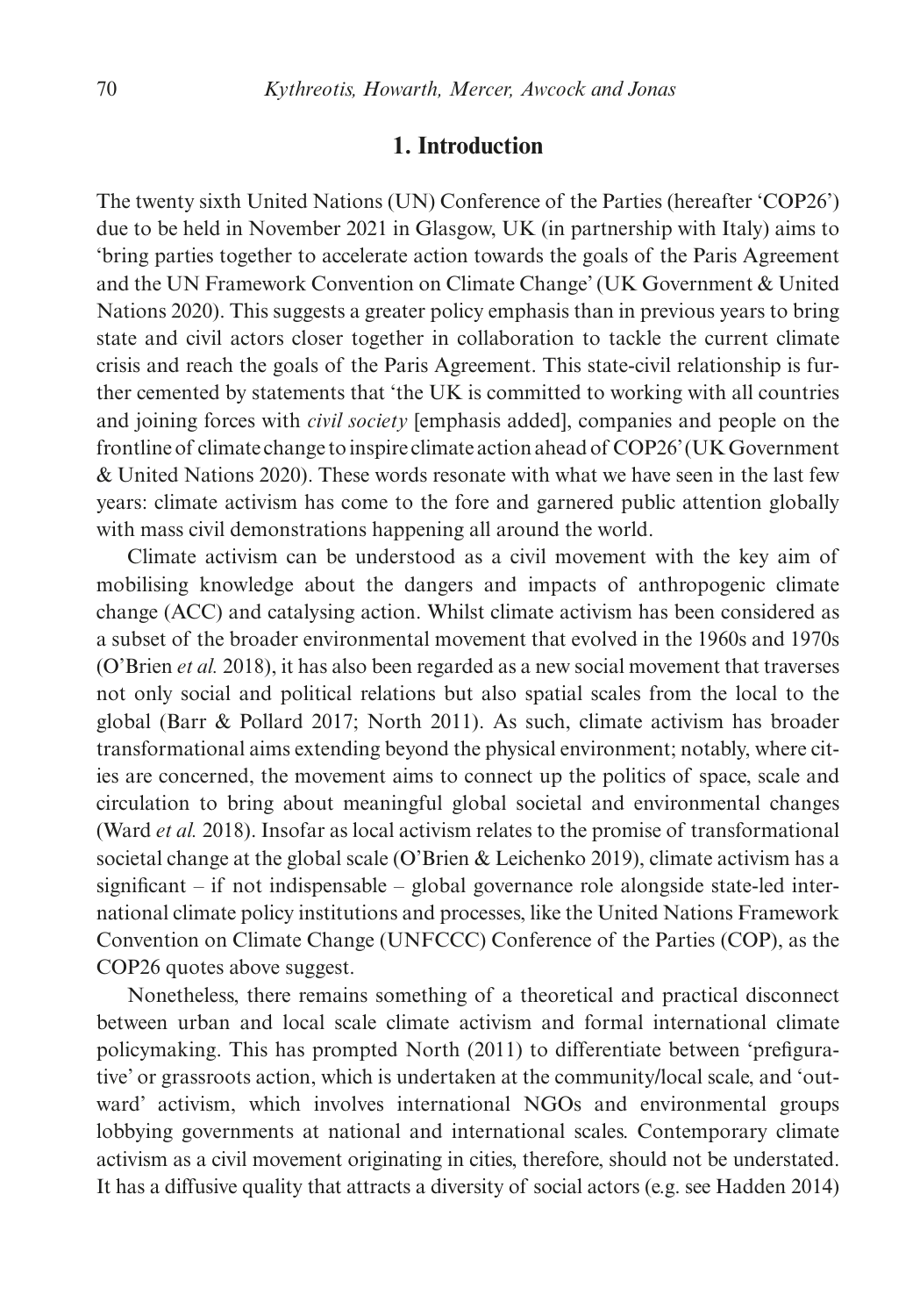into a broader international movement that has mobilised citizens and groups to oppose what they see as inadequate state policy action on climate change through the UN and COP process, despite increased warnings from scientific experts who, ironically, are actually also part of the UN machinery on climate change (IPCC 2018). However, there are many examples of where urban scale civil activism has been marginalised (or even jettisoned) from international climate policy processes like the COP process because activists feel that the policies transpiring from such negotiations have been inadequate in controlling carbon emissions and enhancing resilience to climate change (de Moor 2018). This has led to activist calls of UN negotiations not being inclusive of citizens. Hence, formal climate policy processes have been criticised as anti-democratic, excluding particular forms of civil protest, whilst maintaining the political status quo of hegemonic state territorialism and capitalism (Chatterton *et al.* 2013; Craggs & Mahony 2014; Kythreotis 2012b; Weisser & Müller-Mahn 2017). A reliance on formal climate policy processes alone has proved wholly inadequate in alleviating the sufferings of many citizens who experience extreme climate impacts as political alliances between member states in the paradoxical international climate governance regime 'game' continue under the failing and arguably inconsistent UN Paris Agreement (Geden 2016; Kythreotis 2015). The agreement is underpinned by a pledge and review system that has been deemed inequitable and dysfunctional in catalysing effective international climate governance action, given the dominant capital-centric realpolitik of the international political economy (Buhr *et al.* 2014; Ciplet & Roberts 2017; Falkner 2016; Kemp 2017). This article feeds into this premise.

The juxtapositioning of climate action failure and extreme weather has not gone unnoticed by other powerful international organisations. Climate action failure and extreme weather have been deemed the most significant global threats in terms of both likelihood and impact by the World Economic Forum (World Economic Forum 2020). This further demonstrates why civil action has recently burgeoned as a reaction to the political economy of capitalism, with mass rallies that involve citizens of varied socio-demographics and attitudes (Boucher *et al.* 2021) e.g. The People's Climate March in 2014, the recent emergence of Extinction Rebellion (XR), (This Is) Zero Hour and the School Strikes Movement (Skolstrejk för Klimatet) garnering momentum on a world stage. Such intra- and inter-generational inspired civil action has made national governments around the world sit up and take a bit more notice of this increasingly diverse populist climate movement, with the understanding that citizens, regardless of age, creed or class, are becoming increasingly frustrated with the lack of climate policy urgency by national governments and the supporting international climate regime under the UN. Arguably, the sheer scale of global civil climate activism has led some governments to declare a climate emergency. Both UK national and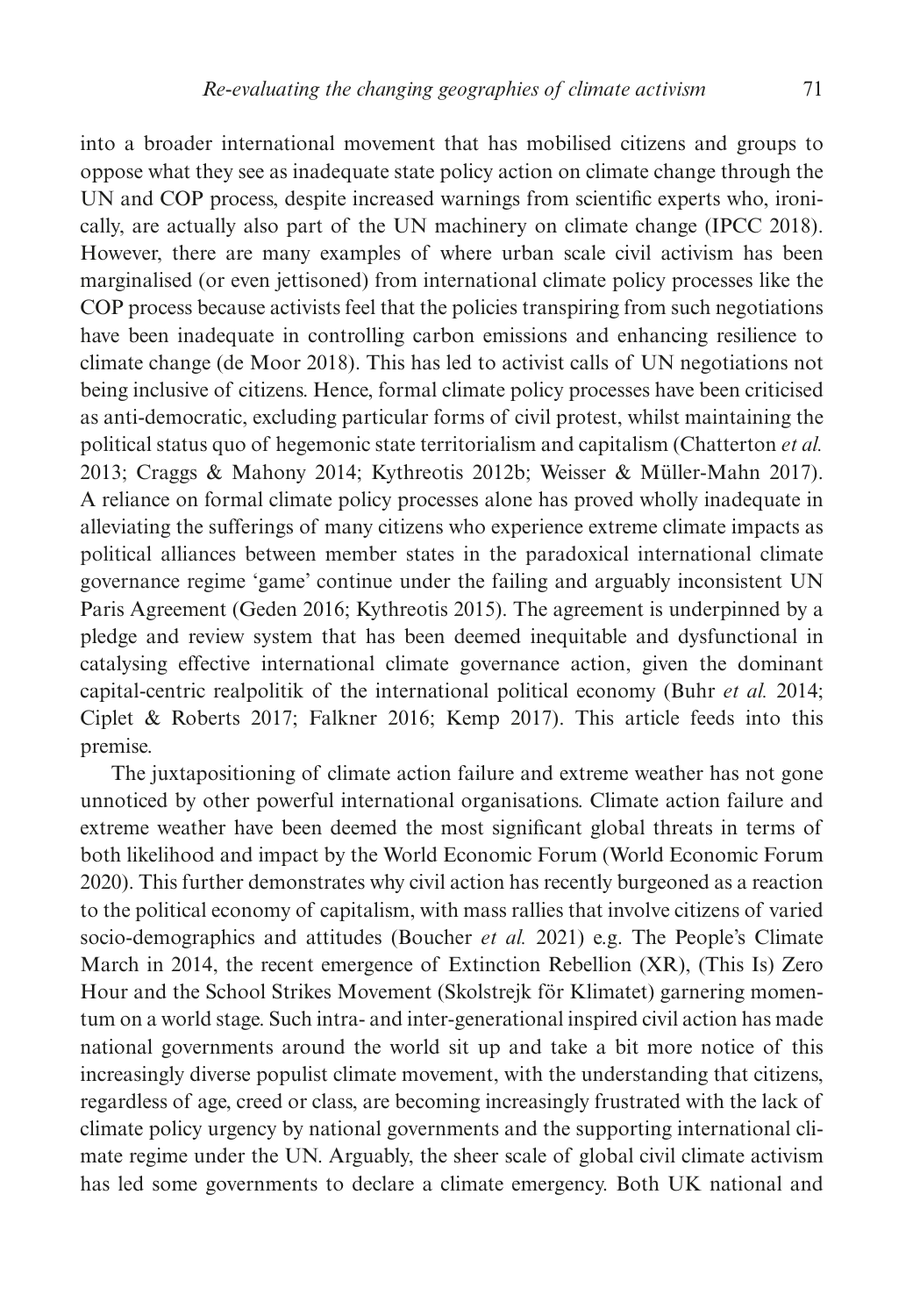local governments have declared such emergencies, in some cases as a result of climate activism (Howarth *et al.* 2021), highlighting the powerful nature of collective, populist climate activism – yet with diverse civil actors – as an important climate policy driver (Piggot 2018).

Given the rapid expansion of the global civil climate movement and resultant declarations of climate emergencies by national and local governments across the UK, this article examines two fundamental questions in relation to contemporary climate activism in the build up to the COP26 climate negotiations in Glasgow, UK in 2021. Firstly, where has climate activism featured in the evolution and declaration of climate emergencies in the UK at large? Secondly, how effective is the civil climate activism movement at the urban scale in holding UK city councils to account for their climate actions? These questions are key in helping us understand how to develop a greater collaboration between civil society and state policymaking through future COP processes. It has been argued that there is a need to establish a relational link between local and urban climate action and global climate governance processes (Kythreotis *et al.* 2020b). This article uses data from interviews with a range of UK stakeholders involved in climate action in the UK through the form of declarations of local climate emergency, research into urban (city) climate action, or implementation and assessment of democratic deliberative processes on climate change such as citizen juries and assemblies. In so doing we provide a broad representation of the perspectives and interpretations of key state and non-state actors involved in the climate action sphere, as COP26 looms. This involves a close appreciation and critical perspective of the internal and external factors that influence the climate activism-action interface and the role of the state in either facilitating or circumscribing greater statecivil collaboration in climate governance and policy.

After this introduction, the literature review (section 2) contextualises the relationship between new geographical forms of climate activism and the climate emergency with an emphasis on the relationship between climate activism and the state in the context of the climate emergency. Section 3 discusses the methods, followed by a main analytical section (4) that critically discusses the interview findings in relation to our literature review and key questions. Our interview findings pinpoint four distinct themes related to our two research questions concerning the changing geographies of contemporary climate activism and the state as COP26 looms: i) Increased knowledge and awareness – this relates to how knowledge and awareness has grown from an enhanced understanding of scientific knowledge beyond IPCC framings; ii) Strikes and protests as drivers – this relates to how climate activism has acted as a platform for bringing citizen's voices and concerns forward; iii) Building pressure for action – this relates to how climate activism helps to provide a social mandate for policymakers to take action to address the climate crisis; and iv) Build-up of multiple elements and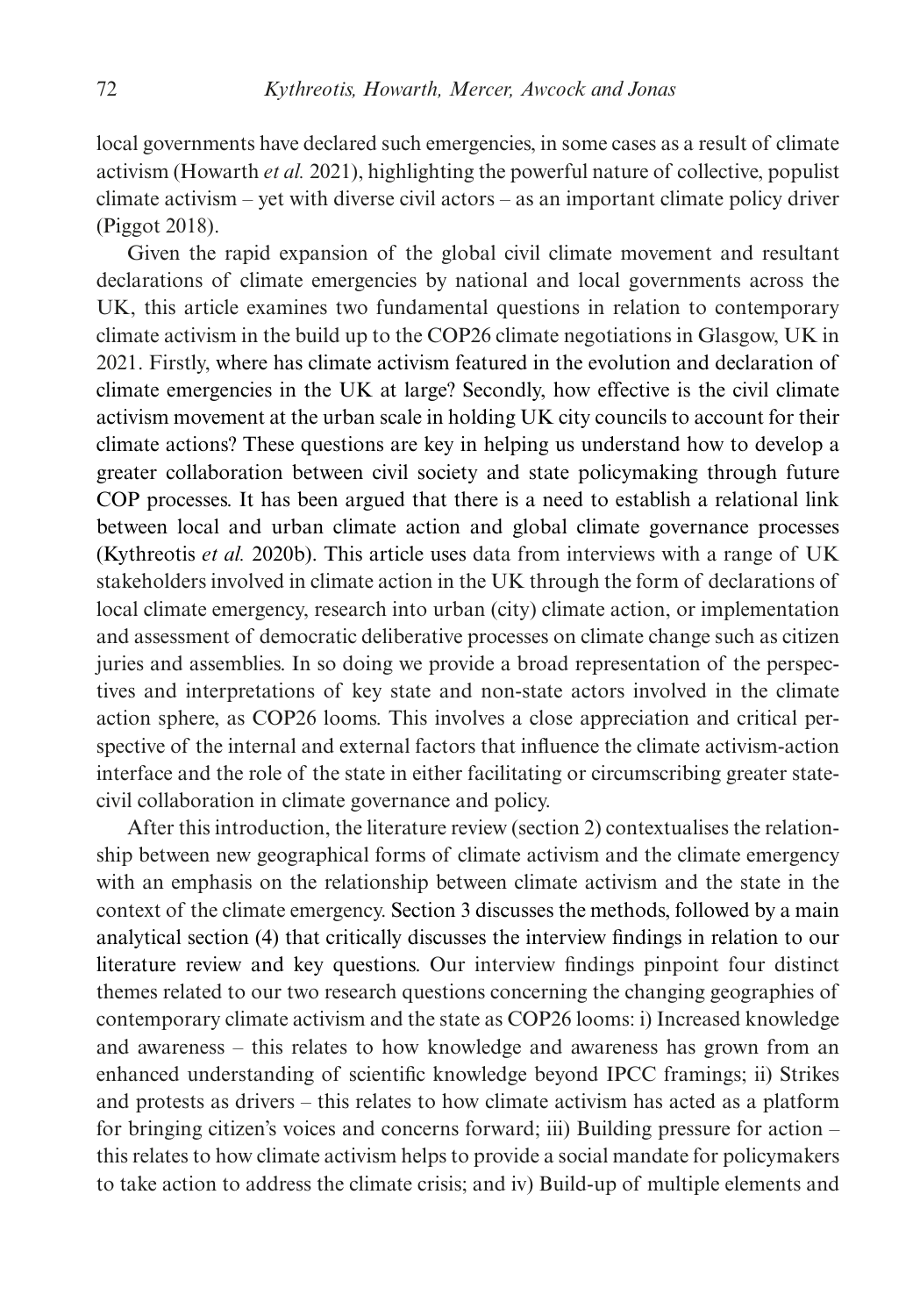leverage for action – this relates to how urban climate activism has brought to the fore a critical contingent of mass civil action movements such as Youth Strikes and Extinction Rebellion, and how the rise of these mass movements have provided potential leverage for greater action and a platform for accountability (Martiskainen *et al.* 2020). Such movements, we argue, have been so impactful because they have occurred during a time when momentum existed, and uptake was more likely. We conclude by briefly discussing the ways in which new forms of climate activism are contributing to the contemporary politics and geographies of climate change and the state-civil relationship by levering a political impasse through the climate emergency. Additionally, we also argue how this year's COP (26) hosted by the UK and Italy needs to recognise that, unlike previous years, understanding civil climate activism, particularly its human and moral dimensions, as part of a governance system that legitimately involves scientists, the state, activists and citizens, is central in catalysing a more democratic and inclusively defined global climate governance under the Paris Agreement that move beyond state-led technocratic climate policy discourse responses.

### **2. Literature review**

#### **2.1 New forms of urban climate activism and the climate emergency**

Climate change has become a focus for a variety of civil urban activism springing up around the world. Although directed globally at thinking through the spaces of circulation in which cities are situated, nonetheless such movements are often place specific and effectiveness varies from city to city. Whilst such movements have distinct modes of knowledge, emotions, motivations and actions (Martiskainen *et al.* 2020), they are all united through a broader global civil climate movement that is pushing national governments for increased policy action on climate change. The most prominent of these new movements include Extinction Rebellion (often called XR) and the Youth Strike for Climate movement.

Extinction Rebellion is a non-violent direct-action group that was formed in the UK in late 2018. Since then, the movement has spread rapidly with branches around the world. XR's goal is the prevention of further climate change and species diversity loss, through three key demands: (1) Tell the Truth: Government must tell the truth by declaring a climate and ecological emergency, working with other institutions to communicate the urgency for change; (2) Act Now: Government must act now to halt biodiversity loss and reduce greenhouse gas emissions to net zero by 2025; and (3) Beyond Politics: Government must create and be led by the decisions of a Citizens' Assembly on climate and ecological justice (Extinction Rebellion 2020).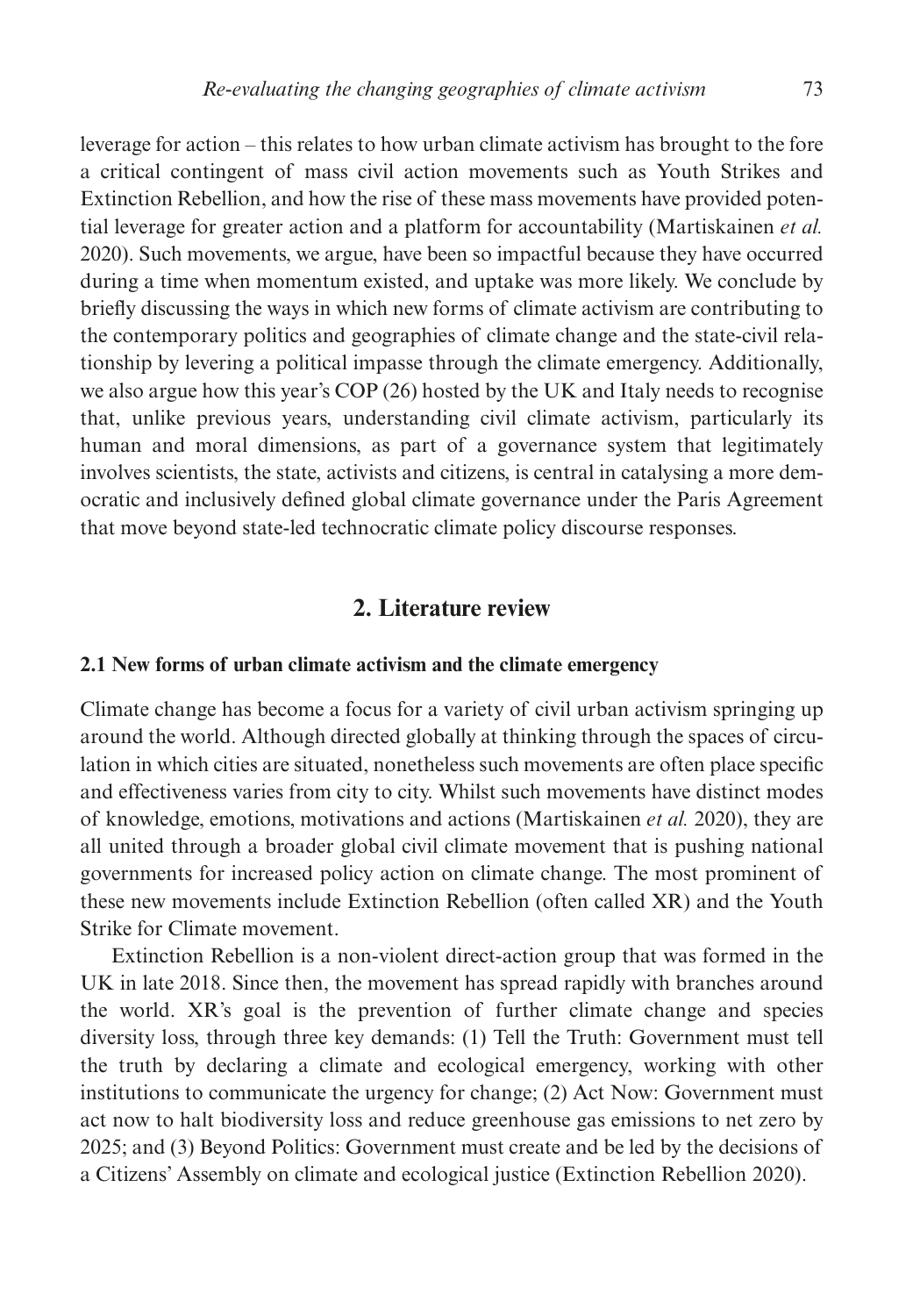The Youth Strike for Climate is best described as a movement rather than a group. Also known as Fridays for Future, Youth for Climate, and the School Strike for Climate (Skolstrejk för Klimatet), the movement was kick-started by climate activist Greta Thunberg when she staged a solo protest outside the Swedish parliament in August 2018 (Fridays for Future 2020). Since then, it has spread rapidly, with schoolchildren around the world striking on Fridays. Some students take part every week, but most participate less frequently; every few months there is a global strike which attracts much larger numbers. This movement has also led to other youth climate movements springing up, like the Sunrise Movement, Zero Hour and One Up Action.

Extinction Rebellion and the Youth Strike for Climate are the latest iterations of the environmental movement, which first emerged in the 1960s. Some of the pioneering groups of this movement, such as Greenpeace and Friends of the Earth, have grown and become institutionalised over the last few decades, which has enabled them to develop relationships with policymakers in government as trusted consultants (Kythreotis 2012a). However, this has also made them more averse to risk for fear of losing their privileged position (Rootes 1999). New groups such as Extinction Rebellion and Youth Strike for Climate have no such formal relationship with governments. On the one hand, the influence of such groups seems less direct because they are not engaging in the formal policy spaces of government. On the other hand, they are not constrained by the risk of losing access to formal policy spaces and are therefore able to engage in more radical tactics. These autonomous tactics enable such groups to exert direct geographical action across different world cities. In turn, such geographical civil proliferation puts pressure on governments for increased policy action on climate change. This certainly has repercussions in the way that policymakers and decision-makers must be seen to enhance climate ambition at global governance platforms like the COP. The pervasiveness of this new broader climate activist movement also needs to be reflected in the actions of national government decision-makers at global platforms like the COP, because citizens hold sway in holding governments to account for their actions. Thus, it is no coincidence that the declarations of climate emergencies currently witnessed have their provenance in the recent upwelling of contemporary climate activism of groups like XR and the Youth Strikes.

There has been an abundance of literature describing the constitution of climate activism – especially urban climate activism – as a broader social, as well as environmental justice movement (Jamison 2010; McAdam 2017; North 2011; Pettit 2004). Notwithstanding these important social justice elements, the recent climate emergency declarations have cast the role of climate activism in a more influential light on contemporary world climate politics and policy, where new civil social movements led by XR and Greta Thunberg have repositioned a diverse set of civil actors more closely with the necessary formal state policy systems that can catalyse political change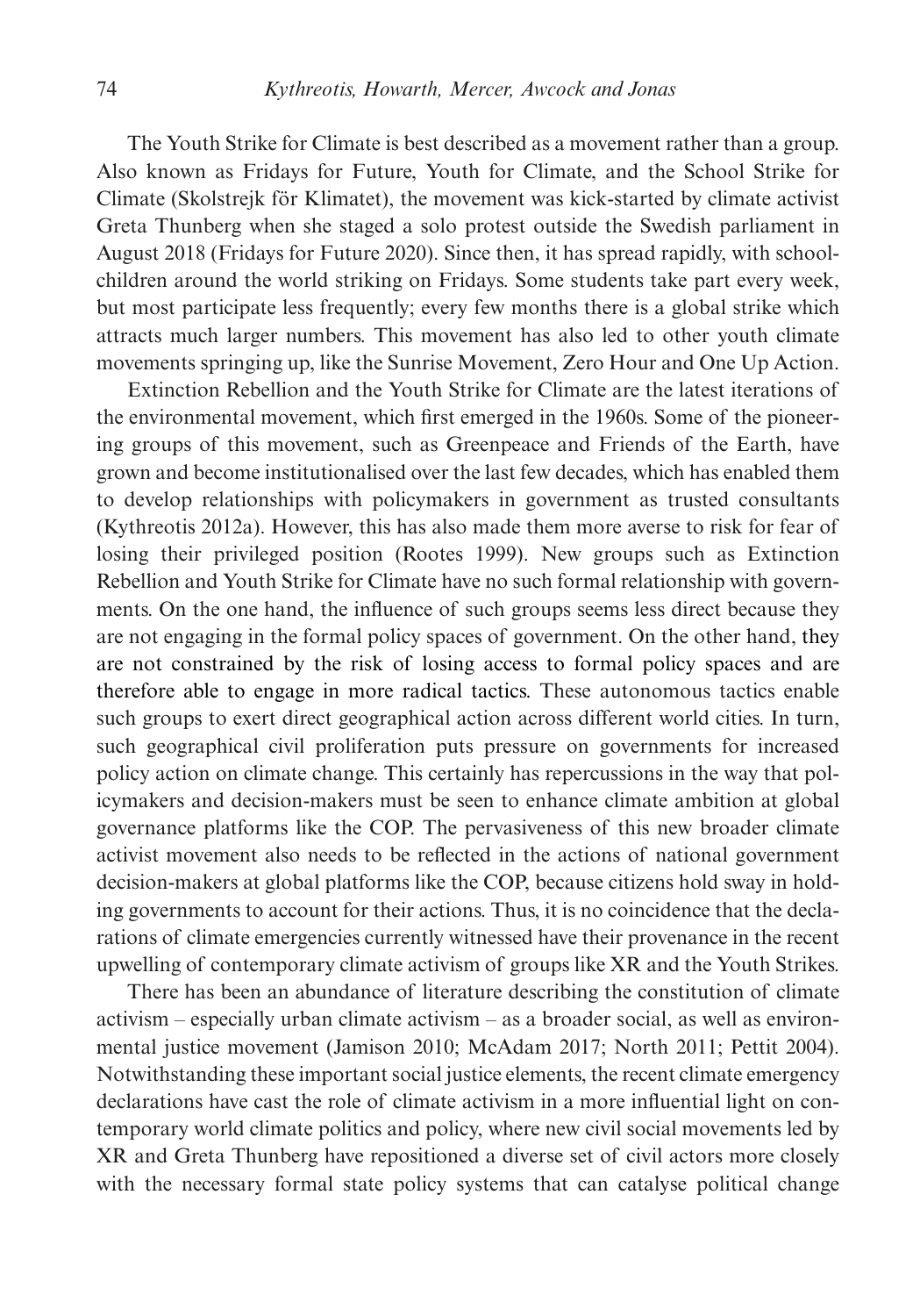(Bomberg 2012). In this sense, civil mobilisation over climate change has undergone a sea change in the last few years in terms of being able to garner formal political attention from government institutions and potentially influence wider state climate policy processes.

Featherstone (2013) has argued that the broader climate movement – particularly the way it has highlighted the systemic weaknesses of global neoliberalism – has opened up new ways to think about climate activism beyond 'post-politics' (e.g. a globally defined technocratic and administration management state consensus) that may have different recourses to formal state policy administration and action on climate change. However, others have pointed out how the myriad of new voices coalescing around climate activism does not necessarily mean that government climate policy will result in more equitable change. For example, Kenis (2019), through a study of grassroots climate movements through the lens of the post-political, argued how having different climate movements does not necessarily mean they're an agreed form of climate activist politics. Instead, there are different forms of civil contestation – sometimes in opposition to one another – even though they all draw from post-political understandings of how state climate policy depoliticises certain civil actors. This illustrates the significance of being able to critically intellectualise and understand this new evolving citizen-state relationship in contemporary climate politics and policy. This 'new civil politics of climate change' needs to moves beyond a simple definitional reinterpretation of a dialectical relationship between citizen and state whereby consensus-making over climate politics is dominated by governments and the state, as post-political arguments uphold. Rather there is a need to acknowledge how civil climate activism is entrenched in a more pluralised, nuanced and often place-based climate politics that can significantly influence the way that state policymakers formalise climate policy through this new 'emergency' policy discourse.

Political access of local civil groups to state policy processes and/or institutions will inevitably be differentiated, with the state often choosing which civil actors can suit their own preferred policy management trajectory (Kythreotis 2010; Weisser & Müller-Mahn 2017). This inevitably depoliticises the very essence of climate activism as an alternative democratic entity that seeks to penetrate elite policymaking spaces that have been historically difficult for civil actors to influence. It also reframes any cogent analysis of climate activism in terms of what 'activism' politically means in the context of the current climate emergency and what equitable role civil society groups can play in contributing to or influencing future climate policy. Indeed, there are arguably many climate emergencies espoused by different civil groups, and the state alike, even though the upshot is that the contemporary broad climate activism we are witnessing has a more active voice than in preceding years. Therefore in this article one of the key questions we ask is where has climate activism featured in the evolution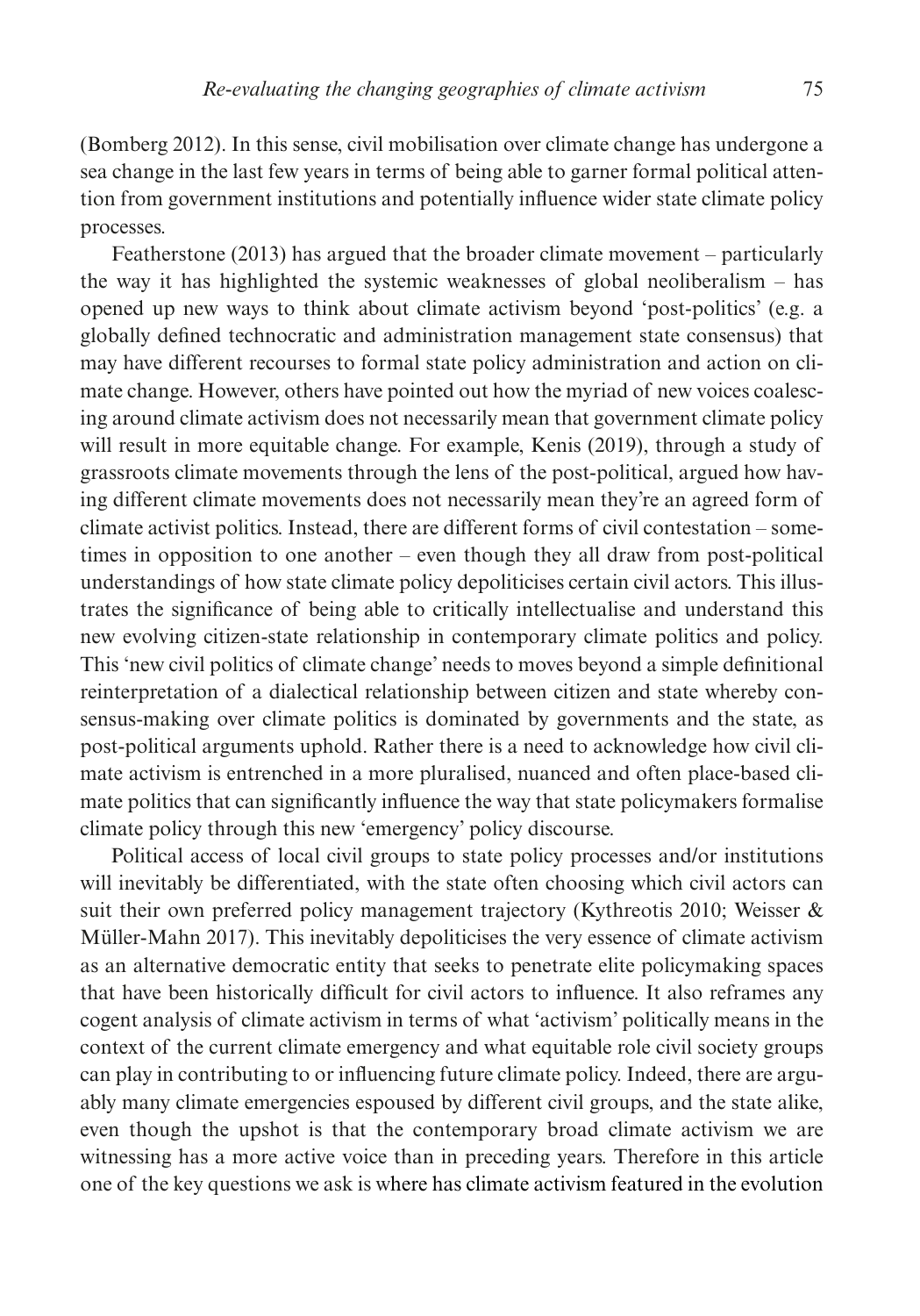and declaration of climate emergencies at the national scale in the UK over the past few years? This key question must be freighted with caveats because we not only have different activist movements e.g. XR, Transitions, Skolstrejk för Klimatet, that make up the broader climate activism social movement (Gunningham 2019; Jamison 2010), but also different ideas – from both activists and state policymakers – as to what constitutes 'climate emergency'. Rootes (2012) has argued how in the UK, bottom-up grassroots initiatives have sometimes moved away from larger Environmental Non-Governmental Organisations (ENGOs) who work more closely with governments in a top-down fashion within the formal confines of the political economy of states. Hence, teasing out the relationship between climate activism and state climate policy action in the context of these recent climate emergency declarations warrants significant empirical examination. This is especially the case in terms of what it means more broadly for how locally-inspired action geographically fits with future global governance of climate change through formal processes like the COP, that are often far removed from the everyday experiences of citizens and their perceptions of what effective climate action constitutes.

#### **2.2. Climate activism as a precursor for state climate policy action**

A new broader and inclusive form of contemporary climate activism appears to be taking a more prominent role in holding governments to account when it comes to informal civil climate action on the streets, but policy change has been limited despite governments recognising the climate emergency (Gills & Morgan 2020). Similarly, it has been noted that although many climate protagonists firmly believe greater communication and collaboration is needed between state and non-state actors, there remains some serious systemic (institutional) and collective (governance) barriers to communication and collaboration (Wamsler *et al.* 2020). So, is there anything different about this new contemporary form of climate activism that has resulted in national and local/city governments declaring climate emergencies? The recent upwelling of UK subnational activism certainly highlights how new civil forms of climate governance could contribute to more rapid and equitable state policy responses to climate change at national and international scales (Galarraga *et al.* 2017). Recent research by Corry & Reiner (2020) found that radical climate activism outside of formal policy arenas was correlated with – rather than opposed to – knowledge and interest in policy agendas. This suggests that contemporary climate activism shouldn't be viewed solely as a social civil movement that is traditionally at odds with the state, but rather a more sophisticated and hybrid morphological form that can enable government policy change, without losing its autonomy, diversity or moral messaging (Delina & Diesendorf 2016).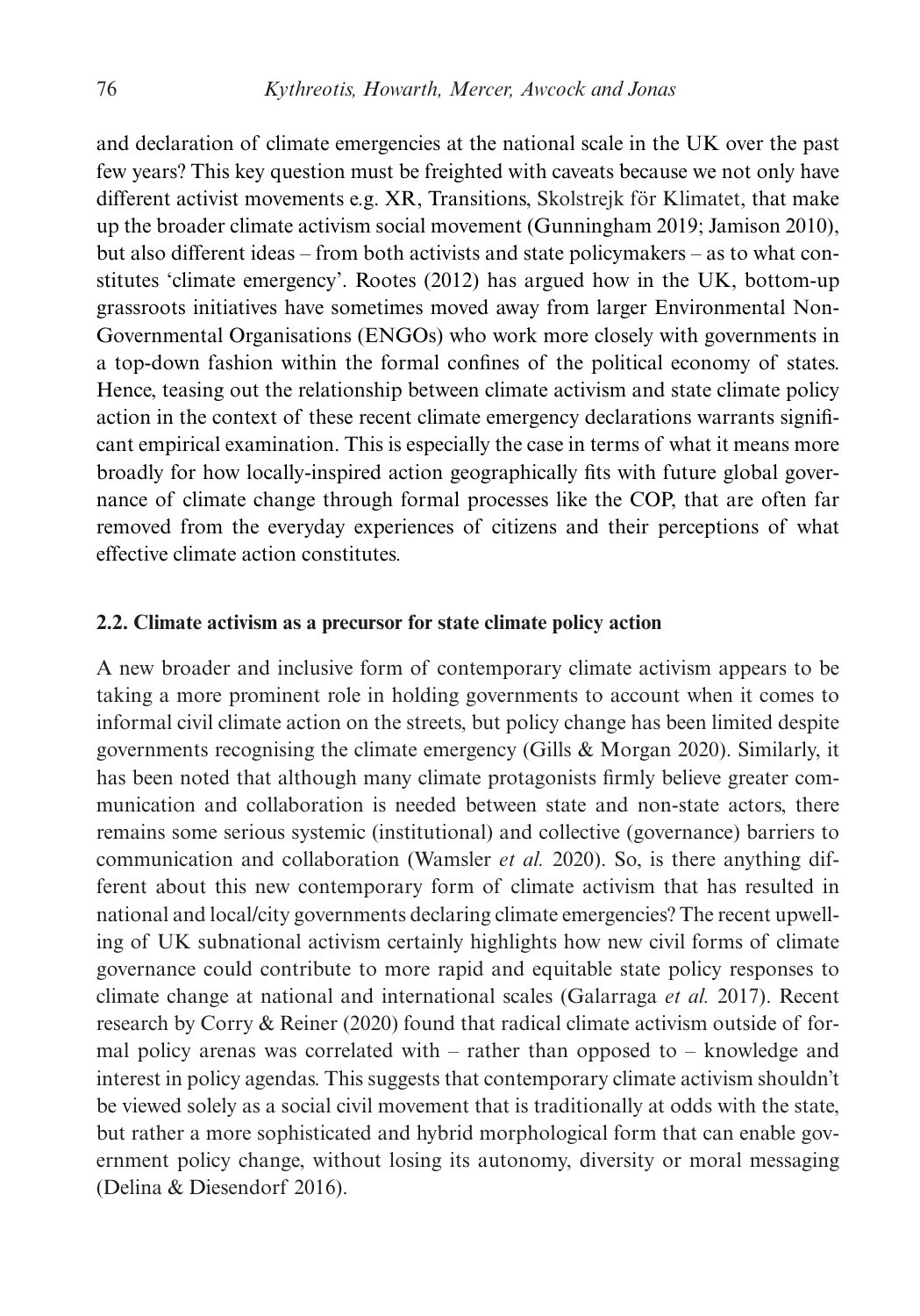Using Erik Olin Wright's theories of social transformation, Stuart *et al.* (2020) have also recently argued how this broader contemporary climate social movement inspired by XR, Fridays for Future, and the Sunrise Movement has exposed and politicised gaps in the system of reproduction (e.g. our fossil fuel infrastructure) that has enabled meaningful social transformation to become more possible through social emancipation. That is, social emancipation occurs through one or more of three strategies. These are:

- (1) *interstitial*, which bypass the state and create cracks in the current system; the XR and the Skolstrejk för Klimatet movements have certainly done this by proffering alternatives to the current Patriarchal and capital-based political system;
- (2) *ruptural*, which directly confront the current system through confrontation; again there are elements of Skolstrejk för Klimatet and certainly XR that resonate with rupturing – for example, through direct interventions on public infrastructure we have recently seen in cities, that are sympathetic to this strategy, but these tend not to result in effective democratic outcomes; and
- (3) *symbiotic*, which relies on collaboration with the current political system to reform policy of which the pressure from these broad contemporary forms of climate activism have certainly created transformational conditions for citizens and the state to work more closely together in tackling climate change. This last strategy is certainly the ideal strategy for governments – and one that we proffer in this article – as they seek to tackle climate change through formal global processes related to the UNFCCC. Yet the first two strategies are more appealing to climate activists who have (quite rightly) been incalcitrant to the way national governments and global climate platforms have made limited progress on curbing emissions and creating more inclusive participatory climate governance processes over the past 30 years.

Hence, cities (or the 'urban') have inevitably played a key role in climate activism and the climate emergency. Although there is significant variety in the responsibilities and structures of local and city governments globally, adaptation to climate change predominantly occurs at the local/urban scale (Baard *et al.* 2012; Kythreotis *et al.* 2020a; McGuirk *et al.* 2014). By the end of November 2019, more than 1200 city governments and local authorities around the world have passed resolutions declaring a climate emergency, moving away from the 'business as usual' response to climate change taken previously (Davidson *et al*. 2020). The framing of the situation as an 'emergency' is significant as it implies the need for radical and rapid action, instilling a sense of urgency that has previously been lacking (Davidson *et al.* 2020). The resolutions that we have witnessed typically contain language recognising that climate change is already having significant irreversible impacts, and a commitment of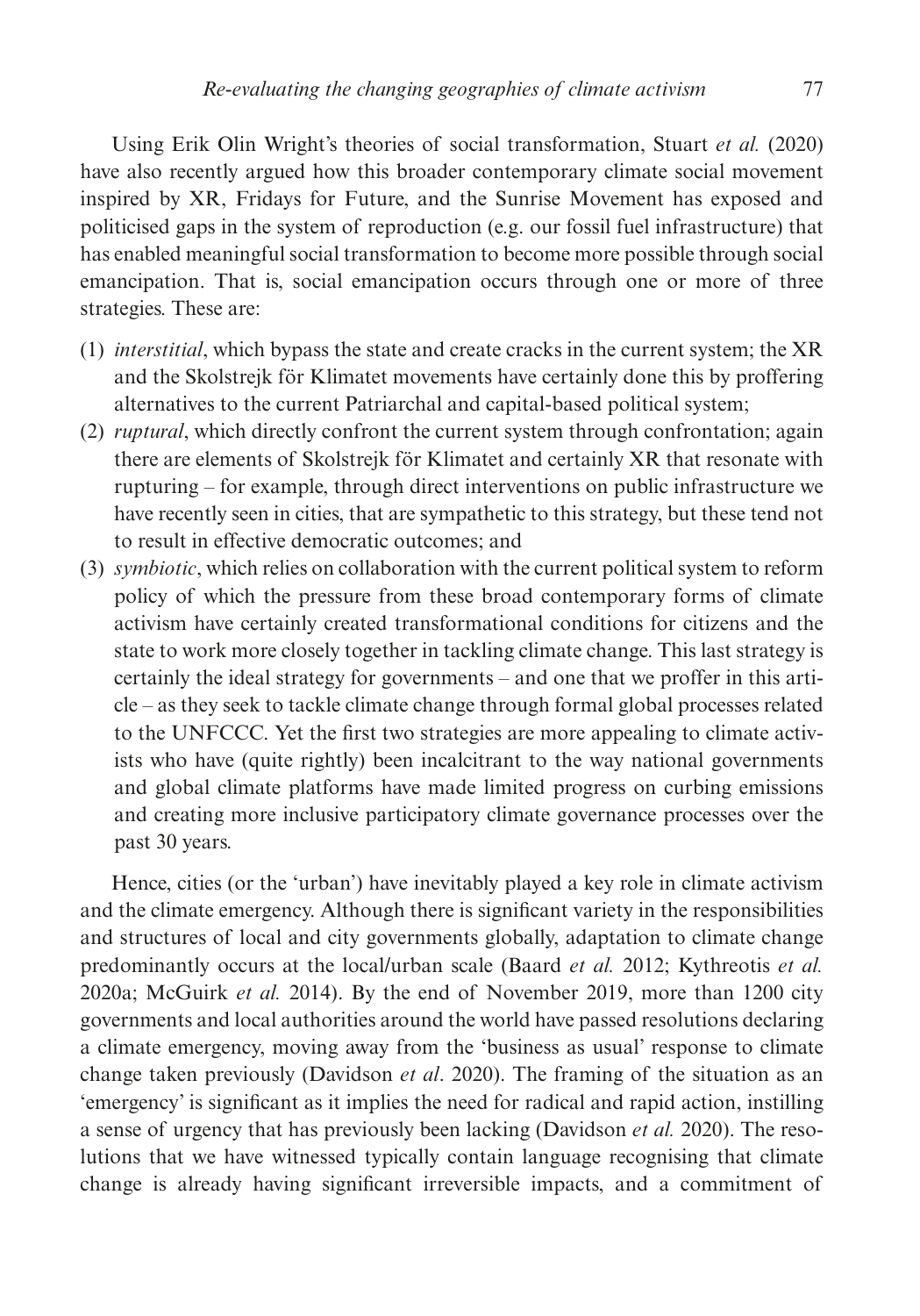resources to prevent further change and tackle the unavoidable impacts. In the UK, there is a propensity for rural local authorities – especially those controlled by a Conservative Council – to be reluctant in either declaring a climate emergency or at least highlight the fact that declaring such emergencies are not legally binding with national carbon targets. This is a key political tension between rural and city councils in the UK. Cities have become more forthcoming as geographical focal points in catalysing local climate mitigation and adaptation action (Grafakos *et al.* 2020), although there are also marked differences between urban areas in the UK in terms of climate action and targets (Heidrich *et al.* 2013). Hence, there remains significant place-based obstacles that hinder the progress of climate action and policy *solely* through cities. These include the challenge of overcoming UK-wide administrative and political boundaries that exist across local government administrations in twotier areas which makes it difficult for territorially adjacent, overlapping, or political diverse local governments to work together to resolve often contradictory urban and rural considerations and achieve alignment in local climate policy objectives.

As the above implies, declaring a climate emergency is not a guarantee that effective and meaningful action will be taken. In order for attempts to mitigate climate change to be successful, they have to take priority over all other goals and policies, whilst also ensuring that vulnerable groups are not disadvantaged further; even relatively progressive local authorities are unlikely to adopt this approach (Davidson *et al.* 2020). It is also important to remember that there are limits to the powers of local governments. Without support from both national governments and local communities there is only so much that can be achieved (Davidson *et al.* 2020), although local councils in the UK do have it in their power to aim for carbon neutrality by 2030, even though the UK central government target is 2050 (which many rural councils still work to). So, there is an obstacle as to the extent to which local scale government administrations can exert climate policy influence vis-à-vis the political legitimacy/ authority of national scale government (UK). The 2030-2050 target tension is an example of a scalar political tension that is also exacerbated through the UK devolved government system (England, Scotland, Wales, Northern Ireland), which impedes a spatially equitable climate policy consensus between place and scale, resulting in inconsistent climate policy leadership across the UK that can enervate a concerted and consistent UK policy response to climate change at the international scale through the UNFCCC and COP process. In this sense, the local and urban climate policy experience is causally linked to global climate governance processes of the UNFCCC and the COP.

Other obstacles can be the lack of a shared understanding of the meaning and purpose of climate change adaptation (Fünfgeld & McEvoy 2014). In addition, climate change mitigation and adaptation involves complex and uncertain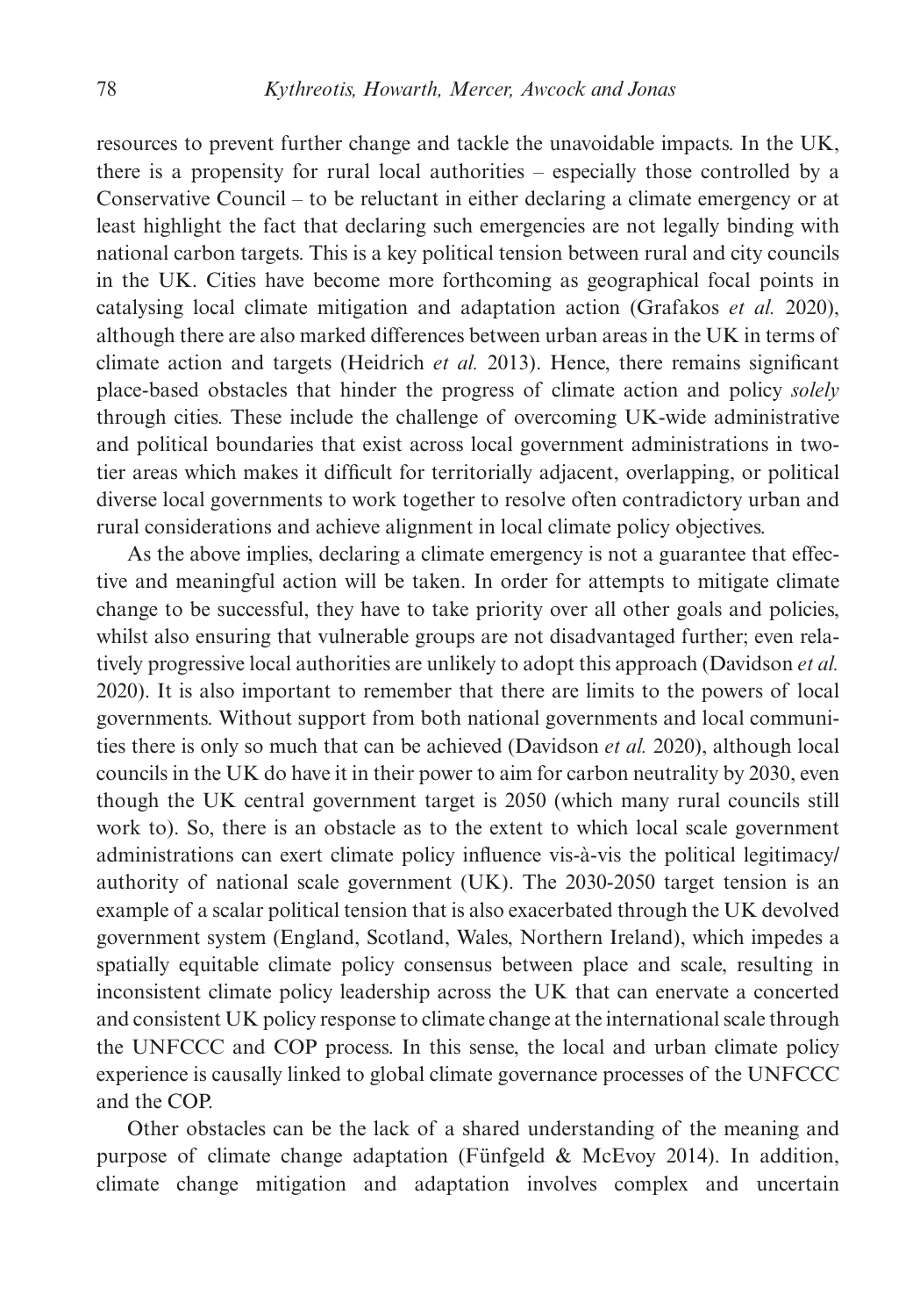decision-making, which local authorities are often not well-equipped to undertake (Baard *et al.* 2012). Hence, we see how many cities around the world have been fertile grounds for inspiring climate policy leadership (e.g. see Homsy 2018; Wurzel *et al.* 2019), whilst rural areas can lag behind (e.g. see Fallon & Sullivan 2014). This urban-rural dichotomy creates inconsistent climate change action across distinct state territorial jurisdictions, which in turn, has necessitated the upwelling of new forms of climate action through different social movements springing up across society. What follows is an empirical analysis of how the declaration of climate emergencies by local councils in the UK have been influenced by climate activism. We argue that this plays an important role in changing the geographies of climate change governance and policy between the local, national and international scales, where often local action is disconnected from national and international climate forums (Di Gregorio *et al.* 2019; Kates & Wilbanks 2003; Kythreotis *et al.* 2020b)

#### **3. Methods**

The empirical data and theory presented in this article stems from a UK study undertaken by the ESRC Place-based Climate Action Network (PCAN) and a British Academy grant respectively exploring the extent to which climate emergency declarations are effective ways to enhance (local) climate action and how this 'new civil politics of climate change' is reconfiguring UK state-civil geographies in the context of climate change communication, action and policy. Sixteen semi-structured interviews were carried out: five (5) UK academics, six (6) policymakers or representatives of policymakers/policy organisations, and five (5) civil society organisations. Interviewees were selected based on their knowledge and experience of climate emergency declarations in the UK, with expertise on climate governance, climate deliberation, climate activism, climate policy and decision-making. Interviewees were asked a series of questions on UK climate emergency declarations and in this article we focus on the broader question around the evolution of the climate emergency declarations (from their inception to the declaration being made) and the role that civil activism did or did not play in this process as a means to form new insights into the changing geographies and relationship between contemporary civil activism and government policy action on climate change. These changing geographies would inevitably have upscale implications to the way global climate governance processes at the COP are undertaken. Interviews took place in the UK in person or over the phone, lasting up to one hour each, and audio transcripts were transcribed and analysed using thematic analysis.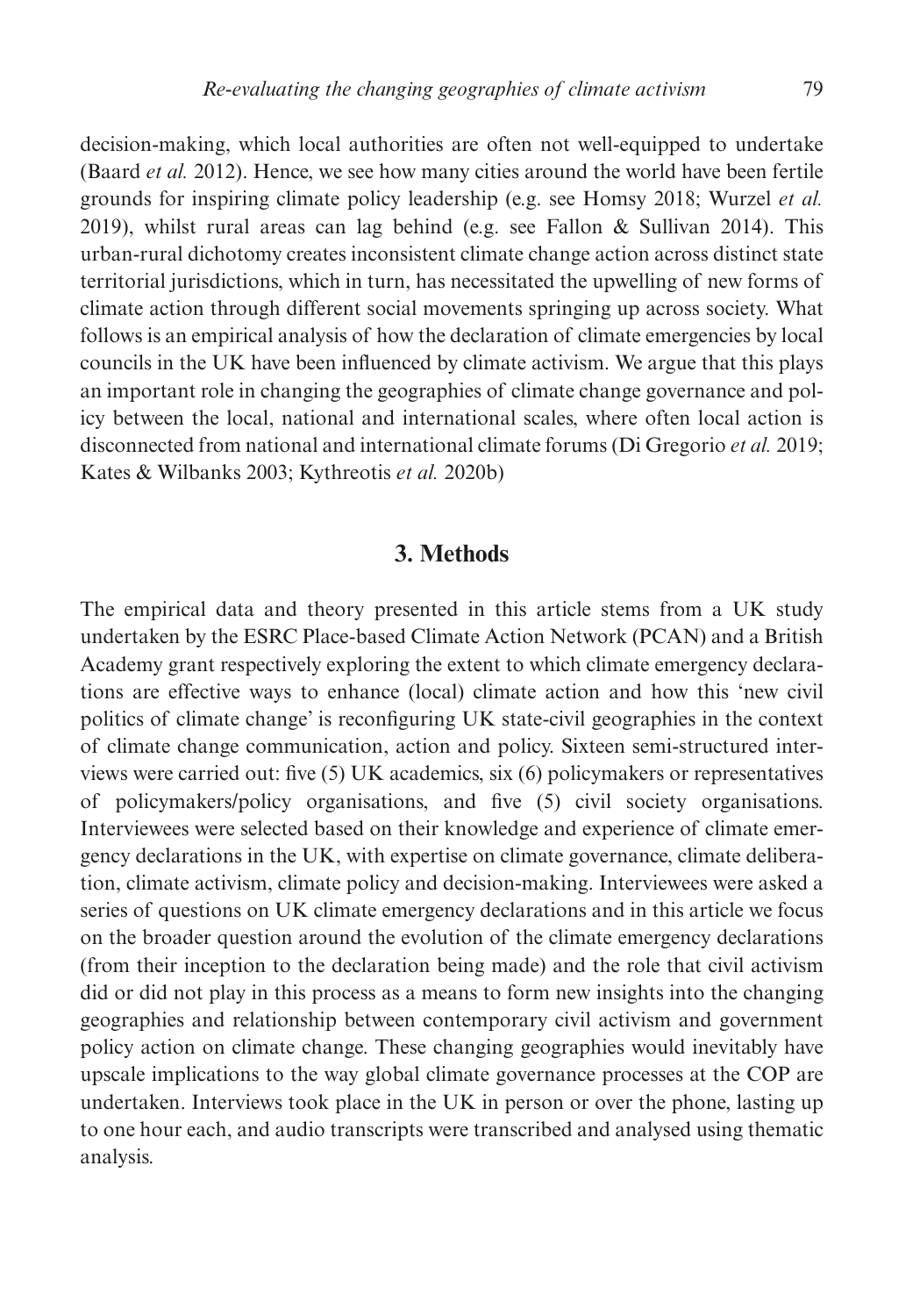## **4. Findings**

The findings of this research are based around two major questions. Firstly, where has climate activism featured in the evolution and declaration of climate emergencies at the urban and national scales? Secondly, how effective is climate activism and civil society movements in holding councils to account for their climate actions? A number of prevalent themes related to these two questions emerged from the interview analysis that would be directly relevant to COP26's policy trajectory of a more inclusive and collaborative relationship between state and civil actors in future negotiations.

#### **4.1. Increased knowledge and awareness**

The first main issue that emerged out of the interviews suggested that increased knowledge and awareness of the climate crisis has grown from the enhanced scientific knowledge (e.g. IPCC 1.5°C report published in 2018) on the risks the world faces and the need for a 1.5°C target. Resulting activism builds on this and is reflected in climate strikes and the XR movement which acted to bring together citizens and increase public salience of the types of risks they may be exposed to. Several interviewees touched on this in interviews:

*I think what we saw was amazing coming together by this time last year, of a public awareness of the IPPC stuff, which was interesting because normally there's not that much public awareness right, it's kind of like quite [techy].* Interviewee 6

*But that really got out didn't it that, in November 2018 before. And then by Spring 2019, we had a big understanding of that 1.5-degree thing, everybody was talking about 1.5 degrees. And then that came together with Extinction Rebellion, who were really live and pushing debate on the street.* Interviewee 6

*the sudden uptake in an interest in pollution (…) which then leads to a broadening of the debate so that members of the public begin to talk about a public policy issue which precisely feeds into the debate about the environment.* Interviewee 8

The above chimes with the findings of Ogunbode *et al.* (2020), who found that if people were newly exposed to the 1.5ºC IPCC report their concern and awareness of dangerous climate change were enhanced. This awareness, combined with increasing coverage of climate change, its impacts and solutions, has been further legitimised by demonstrable interest and stepping up of several local authorities through their own climate emergency declarations. As a few interviewees alluded to:

*there have been councillors in most of the councils who have picked this up and run with it. But they have been able to get the declarations through because there's clear public support, you know, that most of the council meetings where these have been successful,*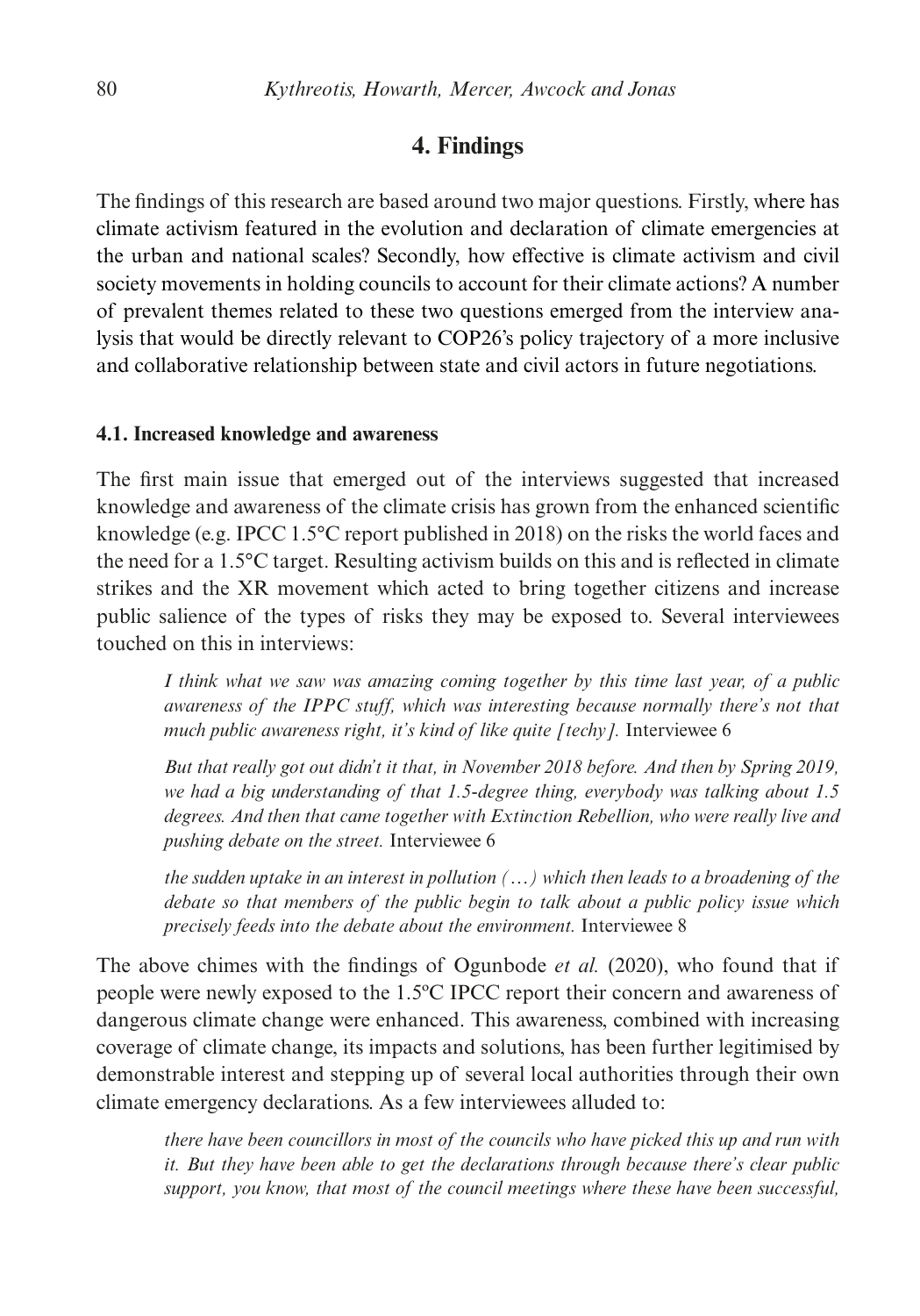*the public galleries have been packed. And it was definitely triggered by the IPCC report, the ten years left report. That's kind of where it all started. And the growing understanding of the urgency.* Interviewee 2

*I think that the declarations and all the information around the press coverage and social media has helped to put this topic into the agenda of the people in these councils. We know this is one topic that is important for the people and with elections the candidates will try to allure them and include those concerns into their political platforms.* Interviewee 3

Other interviewees expressed the view that the current activity (and that since 2018) witnessed in the UK has built on an underlying interest and historical public knowledge of the risk of climate change, from particularly younger generations. Hence by not starting 'from scratch' this renewed awareness has come at a time where society has demonstrated a stronger interest and response mirroring, and mirrored by, responses by individuals in positions of power.

*I think we've come back to a place where some real hard-hitting facts have been given to us. And councils, as leaders of their local place, are building on their role that they've been playing to sort of put this more at the forefront of a local place's agenda. And I think at that point people maybe thought that we needed to do something about this, which is maybe a bit more drastic.* Interviewee 12

*And climate change was much higher up the political agenda in young people's viewpoints than perhaps the older generation.* Interviewee 10

*Climate change was coming back up the agenda anyway, kind of before [Greta], who I think is a key influence and also I think Extinction Rebellion. So, I think to an extent they weren't building from a zero platform.* Interviewee 10

So, in terms of awareness raising amongst the general public, the recent 1.5ºC IPCC report was helpful, but there also were also pre-existing policy conditions that had been created through the recent upwelling of social climate movements that made governments sit up and take greater notice. This also resonates with the opportunity streams of Kingdon (1995) who argued that a *problem stream* was created when an issue like climate change lurches more prominently into public attention. This is then followed by a *policy stream* where a solution is available to governments. This then creates a *politics stream*, whereby governments have declared climate emergencies in a collective fashion. The strikes and protests were certainly central to creating the politics stream, as the next subsection illustrates.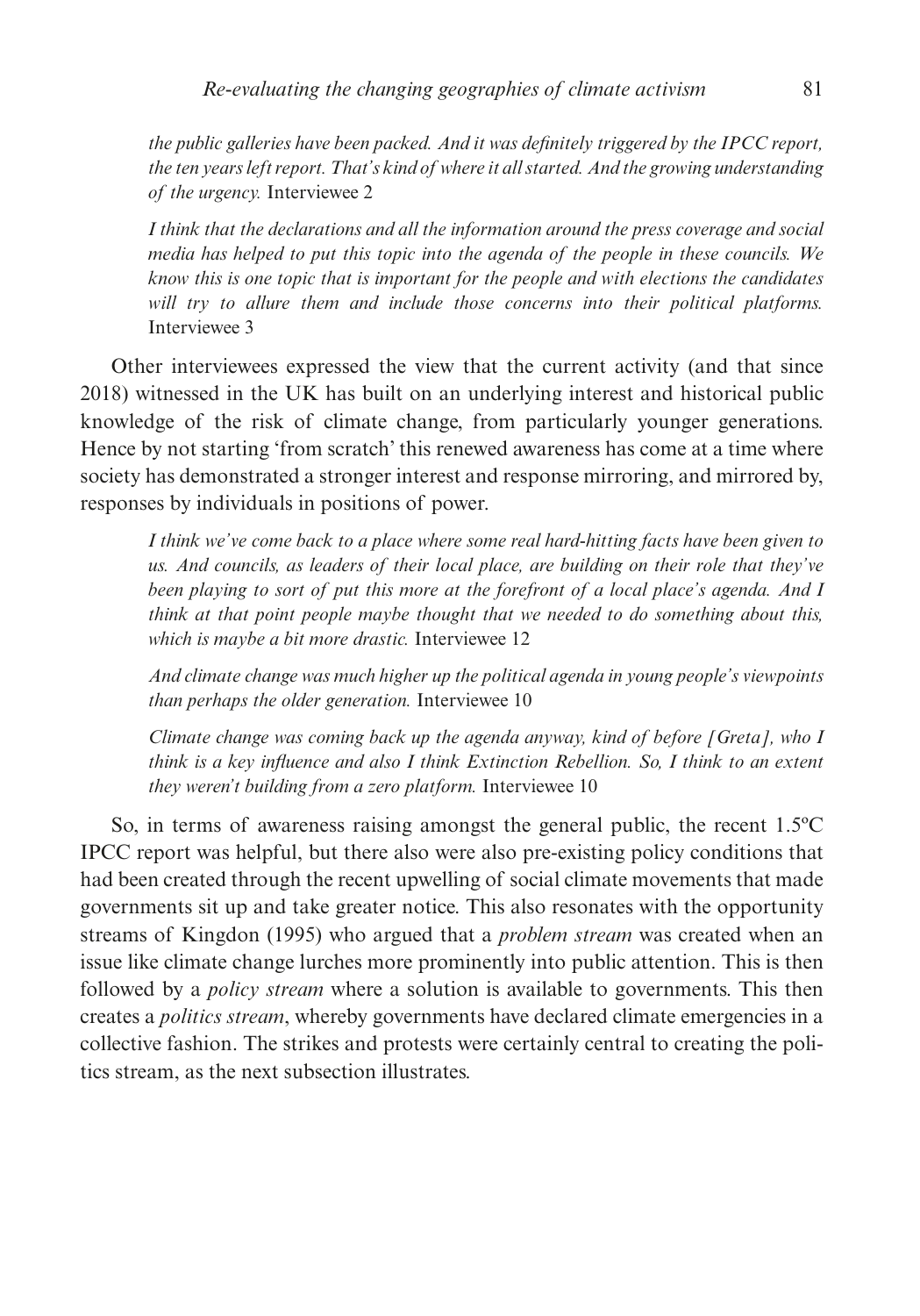#### **4.2. Strikes and protests as drivers**

Building on the dissemination and prominence of the evidence base on the risk of climate change and the need to reduce emissions to a 1.5°C target, citizen activism played an important role in building a platform from which citizens' voices and concerns became more vocal and governments began to witness that greater policy changes was needed. There was a strong sense in our interviews that grassroot activities, energy and a sense of urgency has provided a space for local forms of democracy to be heard and catalyse the need for greater climate policy action:

*And I think the population has, you know, grass roots have come up and said we need to do something about this and change it. And I think local democracy has responded to that.* Interviewee 11

*I think those small groups of people that have organised Extinction Rebellion and climate strikes have had a profound impact on the dialogue and the space.* Interviewee 14

*It has definitely been fuelled by extinction rebellion and the youth strikers.* Interviewee 2

*The school strikes, the Greta Thunberg and related campaigning issues, protest movements like Extinction Rebellion, I think have helped to shift public and political opinion.* Interviewee 4

The above interview quotes suggest an enabling of old dialogues being revisited and new ones forming, all driven by a desire to go 'beyond' knowledge exchange and instead put pressure on those who have an important role to play in shaping future climate action. While climate strikes and activist organisations such as XR have played a vital role in shaping the UK national policy conversation on climate action (Gunningham 2019), local pockets of voices exogenous to the state have equally been instrumental in advocating for local governance and action (e.g. see Corry & Reiner 2020) in order to respond to the climate crisis:

*I think decisions by people in positions of authority can be greatly impacted by outside pressure, and I think the combination of having school climate strikes (…) there was a period of six months where fairly regularly there was several thousand people outside the council chambers. And this was happening all around the country. As well as all of the media and the noise the Extinction Rebellion had generated, I think, it had a profound effect on things.* Interviewee 14

*I think that the way that the emergency declarations were made was very strongly influenced by the external pressures of the social groups. And I think that's in the moment in that context, the councils are quite receptive to these suggestions and probably one political party or one member of the council took the proposal and put it forward. So, there was no way they would run away from it.* Interviewee 3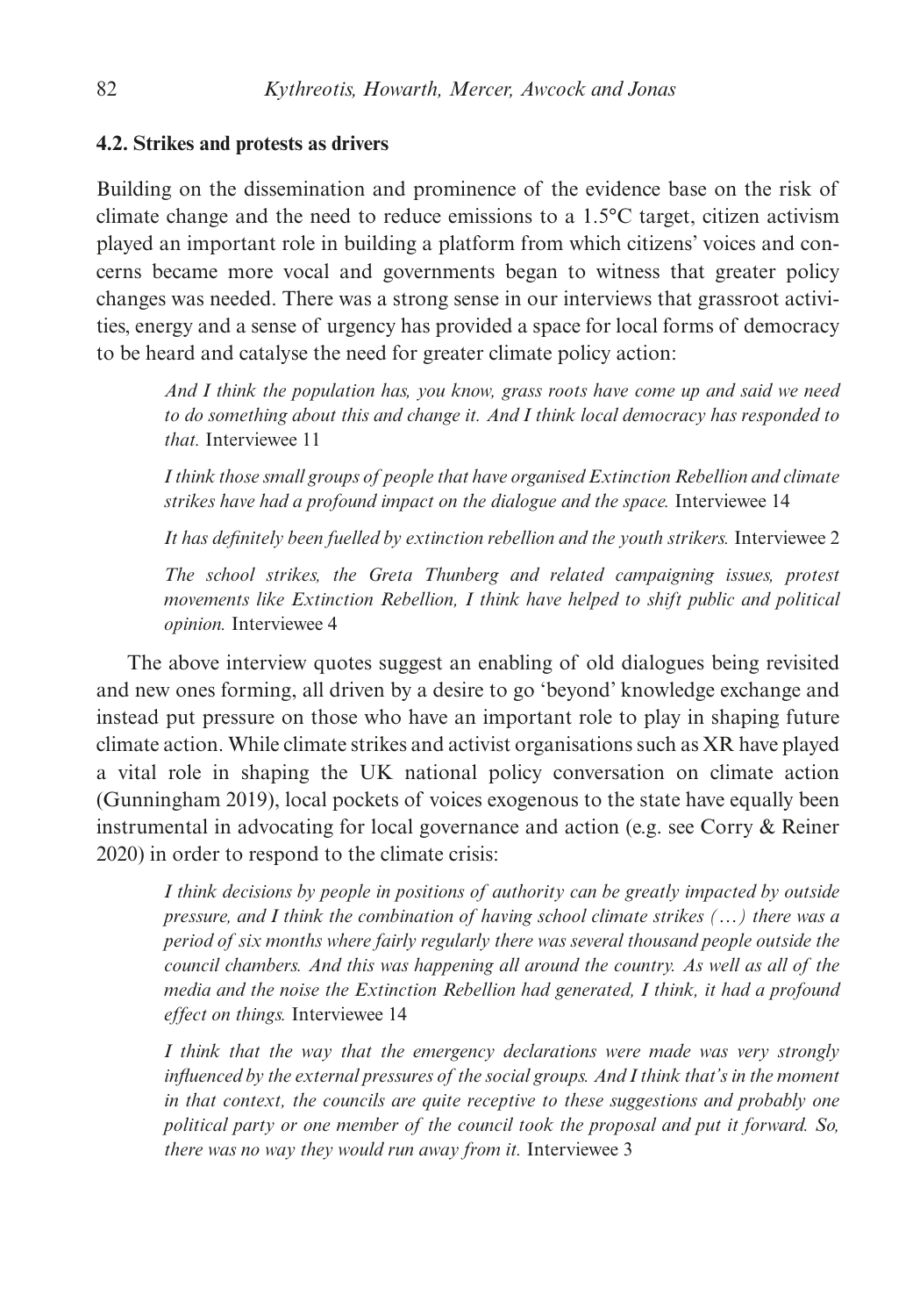*Of course, smaller groups of individuals, constituents, they put pressure on their council leaders as well. And a few champions within cabinet and local authorities that have taken this forward and basically said 'now we need to do something about this'.* Interviewee 5

Hence, we see how local action, whether related to the state or not, has a key policy influence at other higher geographical scales. Schwartz (2019) found that enhanced local climate action, particularly in large urban conurbations created greater intergovernmental relations (with national and international policy scales) with respect to climate policy action enhancement, although there was a requirement for greater national government support in some localities who had less effective climate action spheres. This indicates how local activism remains a key driver for policy change at higher policy scales, in order to build greater pressure for action from below. This has also been reported in analyses of UK local authorities, where though the role of the citizen has been important in councils' declarations of a climate emergency, people will only buy into the declarations if local authorities can show how tackling climate change will improve local well-being (Gudde 2020). Building greater pressure for action is further explored in the next subsection.

#### **4.3. Building pressure for action**

All climate activism activities played a role in building pressure and build on past momentum of awareness of climate change. In so doing, many interviewees claimed that these activities helped to bring to the fore widespread civil society awareness and dissatisfaction with ongoing political efforts, and a call for greater climate action which undoubtedly led to a tipping point beyond which the climate crisis was seen to be taken more seriously by policymakers, as evidenced in the amount of climate emergency declarations occurring over the past few years. As the following interviewees argued:

*I think you know, you have the one point five-degree report, it got a lot of press [and] of course you had the school climate strikes and then the extinction rebellion protest. There has been this up soaring of kind of momentum around climate action for the last what 18 months or so and I think that's where it's kind of getting people to say 'Right, we really need to do something about this' and it's getting some political support*. Interviewee 1

*You can't discount the idea that maybe they suddenly made it a priority because it's getting a lot more attention*. Interviewee 1

The increasing pressure resulting from the growing civil unrest regarding climate change provided an opportunity for policy responses to mirror what activist citizens where calling for through these strikes: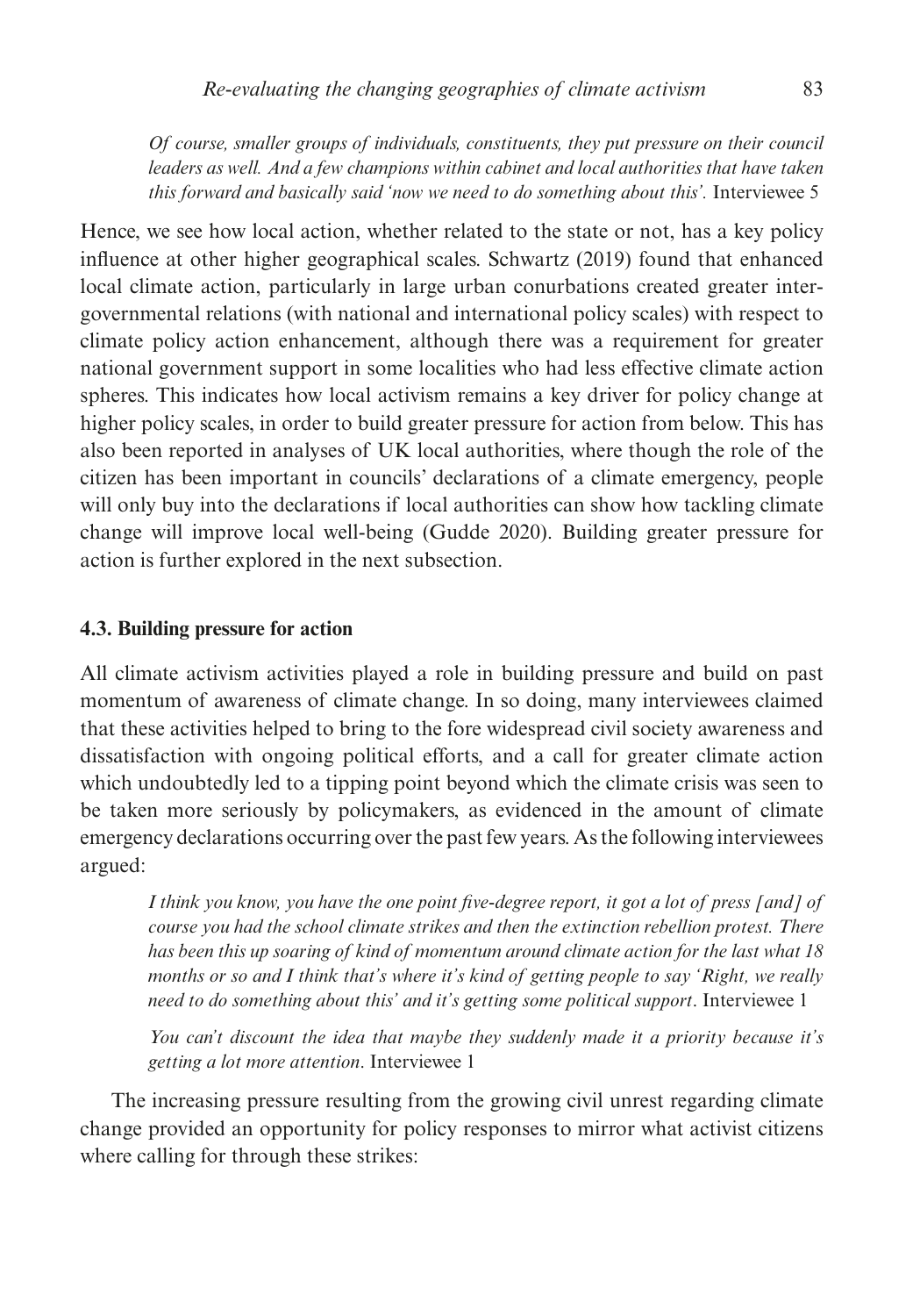*And I think that the Climate Emergency Declarations were very much a political response to that.* Interviewee 11

*And so that kind of disruption, from my perspective, has been quite an important force in pushing councils. And then they've kind of – and then there's the peer pressure amongst councils.* Interviewee 13

The above quotes show the power of broader social movement pressure in facilitating policy change regardless of the ideological creed of the government administration in question. In the UK, there is an established tradition of greater climate action being supported by the Labour Party, where the Conservatives have traditionally been less pro-environmental (Carter 2014; Carter & Jacobs 2014; Carter *et al.* 2018). Whilst more recently in the UK, this division has been less pronounced, particularly at the local authority level, many rural councils controlled by Conservative councils (e.g. Lincoln County Council) are being less ambitious with their future climate plans and have aligned local climate planning policy with the national government 2050 net zero carbon target, whilst Labour controlled local authorities (e.g. Lincoln City Council) have targeted being net zero carbon emissions by 2030 in their local planning, which has partly been driven by new local climate governance institutions like local Climate Commissions that have local authority support and private, community and third sector buy-in which ramps up bottom-up activism beyond the state.

#### **4.4. Build-up of multiple elements and leverage for action**

Climate activism appears to have conjoined hitherto disconnected phenomena relating to climate change and critical mass, namely, the IPCC 1.5ºC report, the Youth Strikes and XR. This build-up of momentum contributed to a combination of growing pressure to act, as well as to be seen to be responding with appropriate agency to the climate crisis. It has been pointed out by Castree (2020), that moving beyond the abundant (albeit arguably monistic) broad physical evidence we see in global environmental assessments that proposition a climate emergency because of the surpassing of a number of physical and biological planetary boundaries, to a plan of direct state action, remains somewhat elusive. Whilst action is still needed on the part of governments (as the interview quotes in section 4.3 alluded to), such action needs to involve various types of (citizen) social agency (e.g. XR, School Strikes, Sunrise) that moves society beyond the institutionalised science (which has identified the problem) and government (with its piecemeal and inadequate tackling of the climate crisis through the UN) response to tackle climate crises (Castree *et al.* 2020; Kythreotis *et al.* 2019).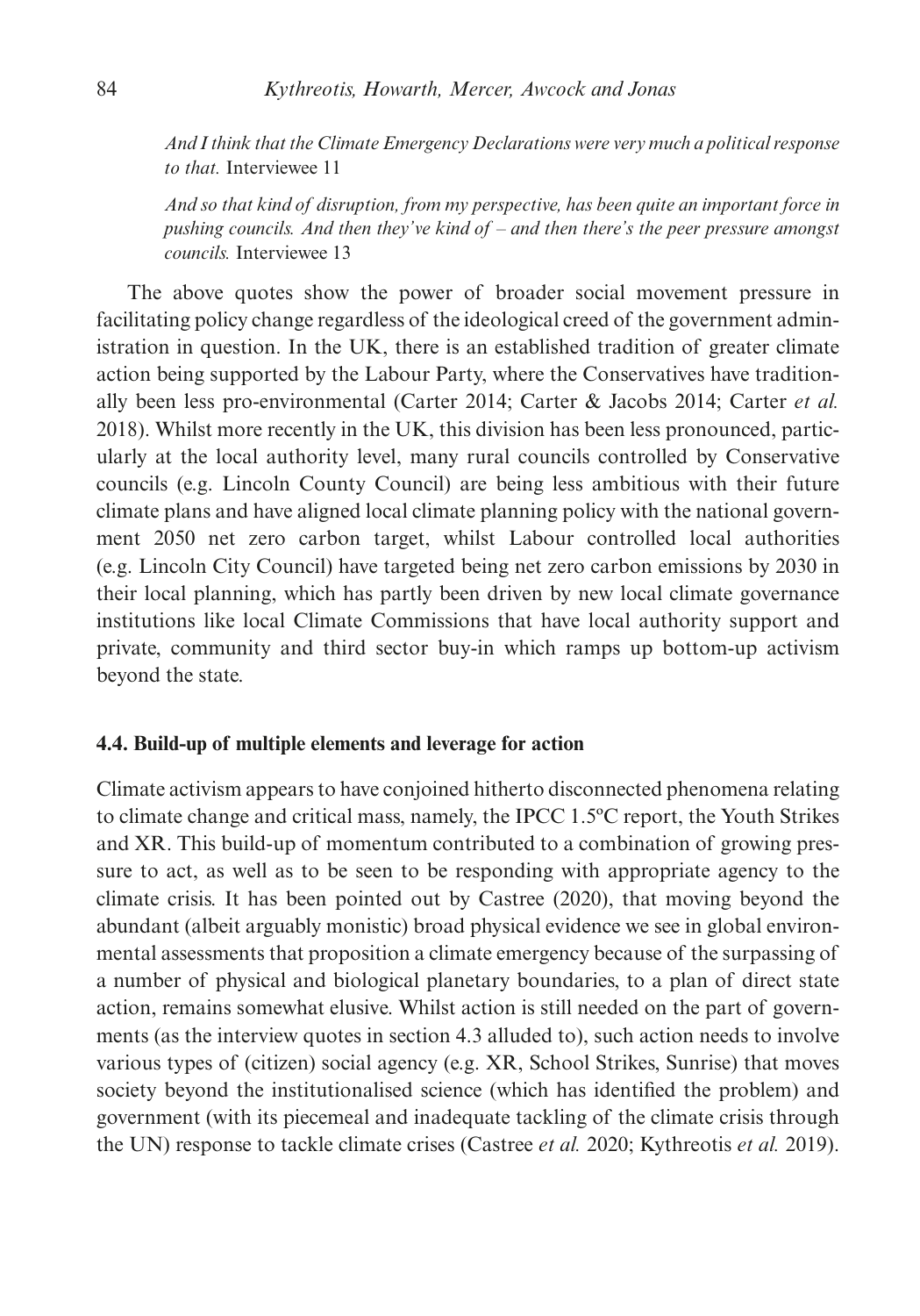Increased action(s) through the broad types of contemporary climate activism we are witnessing have been integral in pushing the climate crisis up the political agenda:

*So, there's kind of a confluence of different events that were shoving climate change up the agenda, which meant, you know, the presses actions then were, you know, more a spark to a kind of dry kindling.* Interviewee 10

*So, in 2018 towards the end of the year, you had Extinction Rebellion, the school strikes. I can't remember when the school strikes started but, you know, Greta Thunberg and the IPCC report and I think all these kind of came together at a similar time and said, you know, 'There's a big problem going on there.' So, yeah, I think it was the coalescing of all those things at once.* Interviewee 15

*I think this absolute momentum, monumental momentum, where people realise that, there's a bit, I think a lot of it was peer pressure, and a lot of it was not understanding what they were signing up to.* Interviewee 6

*I know that there was this huge upsurge through both in the Climate Strikes and then Extinction Rebellion from the citizens really wanting more action.* Interviewee 11

These activities play an instrumental role in helping to both pressure and persuade those in authority not only of the need to act but also that there is a social mandate to do so. Interviewees then suggest that this increased pressure and momentum to some extent, gives policy actors 'permission' to build on this mandate, enabling a snowball effect to occur whereby one after another local authorities began to declare their own local climate emergencies:

*I think that civil society has a really important role in persuading institutions, and clearly my own, I guess, but not mainly my own because we are by nature an environmental organisation. But in persuading the authorities, democratic and otherwise that they need to change and public policy needs to change and that organisational and individual behaviour needs to change and I think without that civil society pressure, you wouldn't get that democratic response, I don't think*. Interviewee 4

*And then found the political allies that happened to create these coalitions. From there on I think it was more like a snowball. There was the BBC documentary on climate change with David Attenborough, then the COP two years ago.* Interviewee 3

A number of interviewees (5, 7, 10) also speculated that one of the reasons why the climate strikes and XR movement had been so impactful was that they took place at a specific time, where momentum already existed and were building on fertile ground.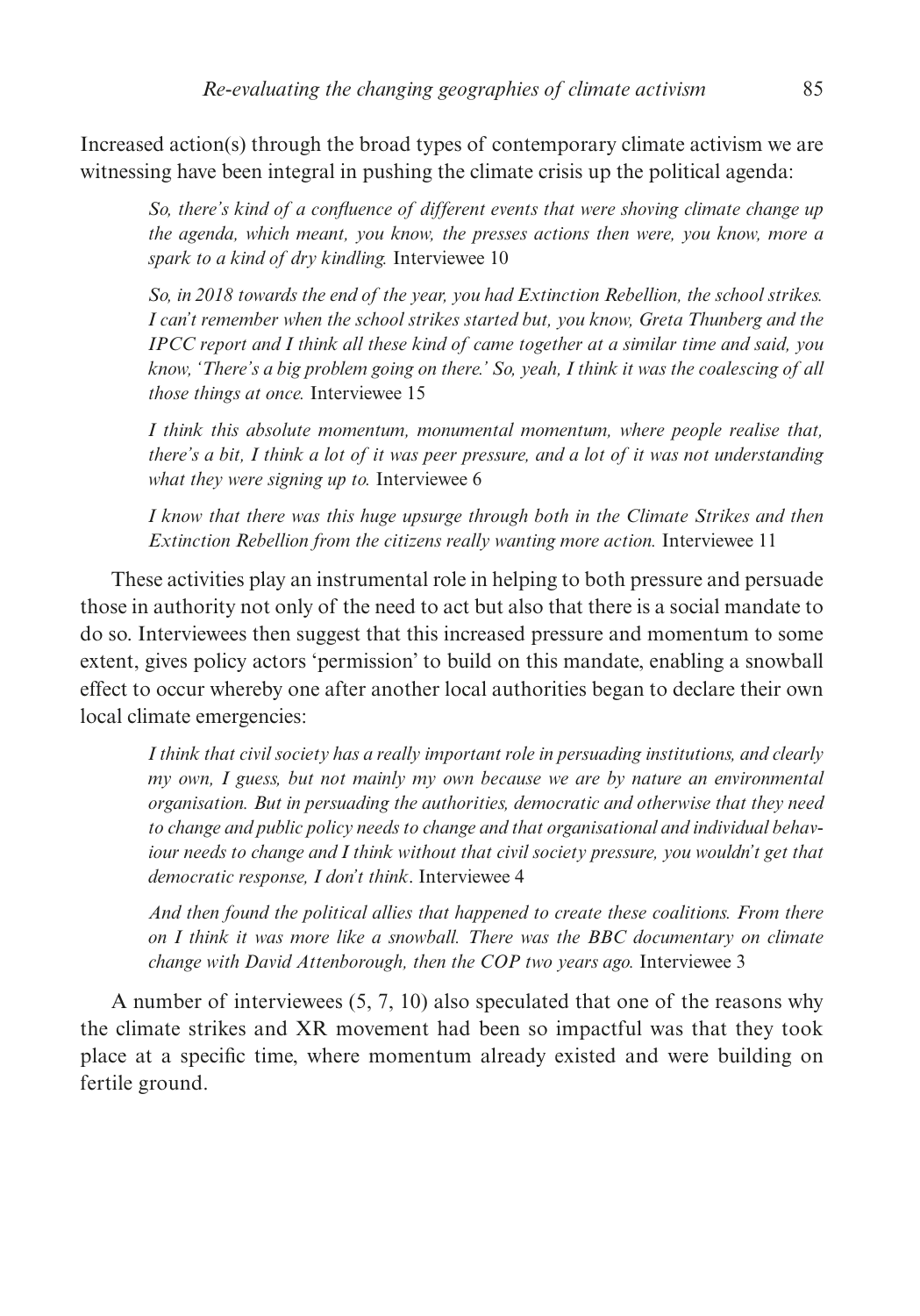*I think the way we have politicised through Brexit and other things, possibly also helped. People became over the last five years much more active, took to the streets, many different agendas. And I think that level of activism nurtures also the green movement.* Interviewee 7

*Probably brewing under the surface for a while and it's emerged in this way.* Interviewee 5

*And XR's actions also landed on very fertile ground. I think that's, you know, and the Green Party were, you know, they had [canvassed] and canvassed across the country, you know, not huge amounts but a good sprinkling in places as well. And particularly that enabled them to think about what we need as local authority motions in this space.* Interviewee 10

In so doing, they provide a loud moral voice to wider civil society on climate change providing leverage for action and a platform for accountability.

*I think that confluence of actions and particularly a kind of the Greta effect and the young people standing up I think had a massive moral voice behind it. XR I think was more polarising (...).* Interviewee 10

*The ongoing citizen's engagement and the constituent engagement process. If one of the reasons is pressure from constituents that have made them declare this and they would expect a follow-up – action plans, things like that. The constituents, not all of them of course, but the noisy ones will continue to make noise and the momentum gained by declaring an emergency can only last so long. But what comes after and how do they intend to engage with their constituents and say 'yes, we've declared it – yes, we met your goal: now don't speak to us for another ten years.' Obviously, that's not going to happen. They will come back in a few months' time and say 'well, where's the plan? What have you done? How are you investing it? What are you going to do?' I think that's – how are they going to navigate that politics, because it would be interesting, I think. It would be interesting to ask, in fact, how they're doing that.* Interviewee 5

The role that grassroots organisations and civil actors play in this regard is one of accountability in that they have both provided the social mandate for policy action on climate change, and the delivery of local climate action plans, whilst simultaneously providing a mechanism for holding these actors to account. This further degree of accountability (or perceived at least) not only legitimises the role of civil activism in climate action design and implementation but ensures that this action is robust and adheres to demands and requests from non-state actors. In so doing it provides a more effective way to monitor, evaluate and alter processes as and when they evolve.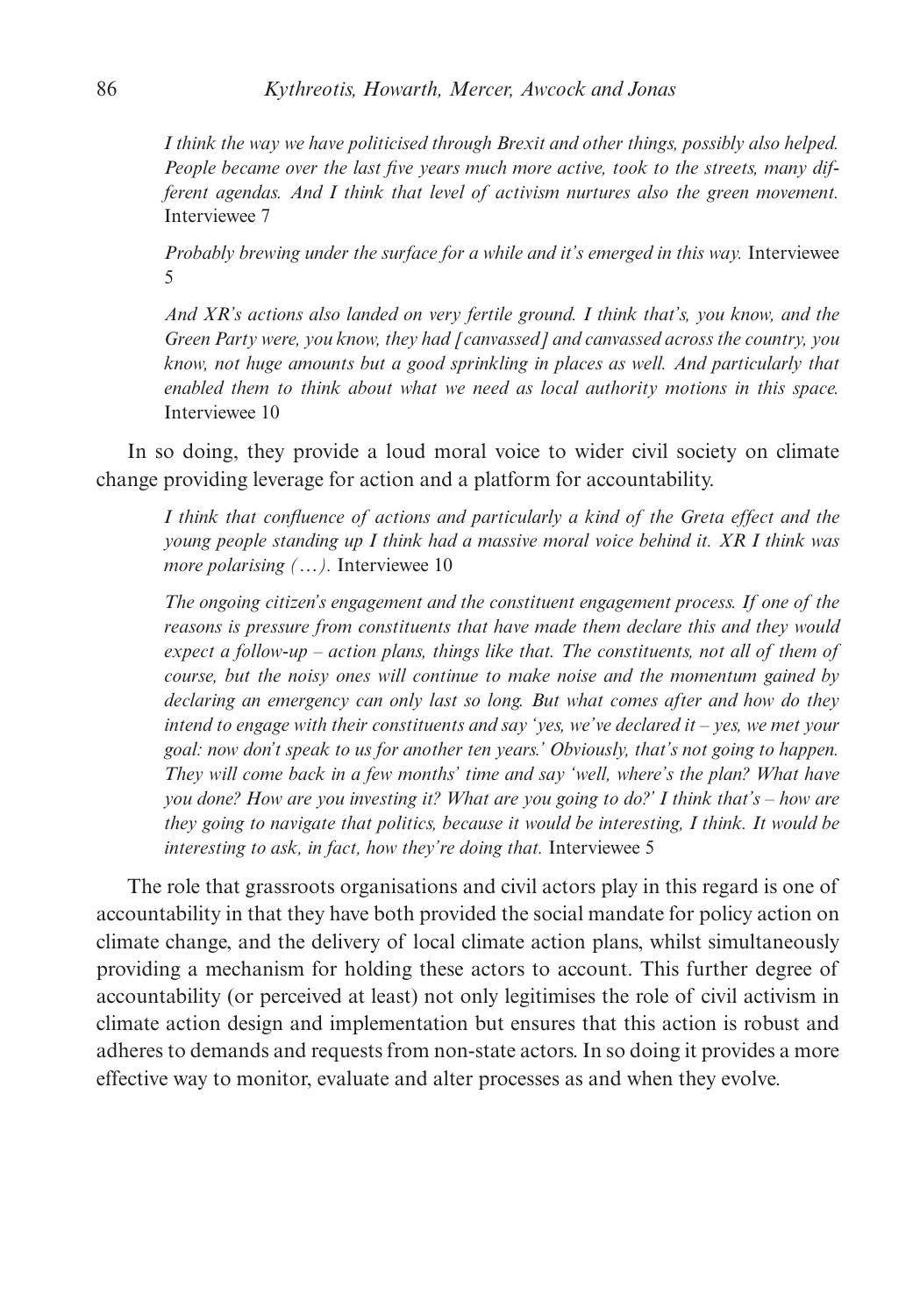## **5. Conclusion**

This article has sought to examine and re-evaluate the changing geographies of climate activism and the state in the post-climate emergency era in the build-up to COP26. Through interviews with key stakeholders we have found that there was a perception amongst our interviewees that climate activism has played a much more prominent role in influencing decision-making processes at the national scale, particularly in pre-empting government climate emergency declarations. The interviews also revealed the importance of urban climate action to the broader global climate social movement, particularly the activities of XR and School Strikes, which have provided a human-centred foregrounding to the shortcomings of previous national government climate policymaking  $-$  a 'national scalar policy dissonance'  $-$  which has relied on ill-defined arbitrary temperature targets and other technofixes in tackling dangerous climate change. Additionally, the recent mobilisation and success of new (urban) forms of climate activism in catalysing a new climate emergency discourse is significant in as much as it highlights a civil society reaction to the major weakness in the way national states have politically ratified a Paris Agreement in international negotiations of the COP. This system is built upon a 'house of cards' pledge and review system that can easily be reneged upon within the existing institutional governance structures of the UNFCCC – an 'international collective scalar policy dissonance' – that signposts a significant weakness of the institutional and governance structures of international climate governance forums. The increase in recent strikes and protests – the new civil politics of climate change – have helped raise public and state awareness of the acuteness of the climate emergency and have started to build greater pressure for action within nations, including the UK. However, real policy change has yet to be fully realised through the decision-making processes of the COP and UNFCCC.

There also remain challenges of upscaling from the local/urban action to the national and international scales as our interviews revealed. There is a need to build more effective political alliances across cities and rural areas in order to meet national, and therefore, global climate targets through the Paris Agreement. For that, local climate activism in its broadest sense, needs the recognition and support of local government. Whilst specific movements like XR have been more extreme in how they have gone about demanding this through action (and disruption) that goes 'beyond politics', their tactics have certainly made national governments sit up and take notice, which our findings found were essential in catalysing the climate emergency discourse. The School Strikes movement can also be construed as being just as extreme as the XR movement because it involved disruption of a system of education predicated upon meritocratic principles which are sympathetic to global capital accumulation. This highlights a disconnect between local activism and international policy action.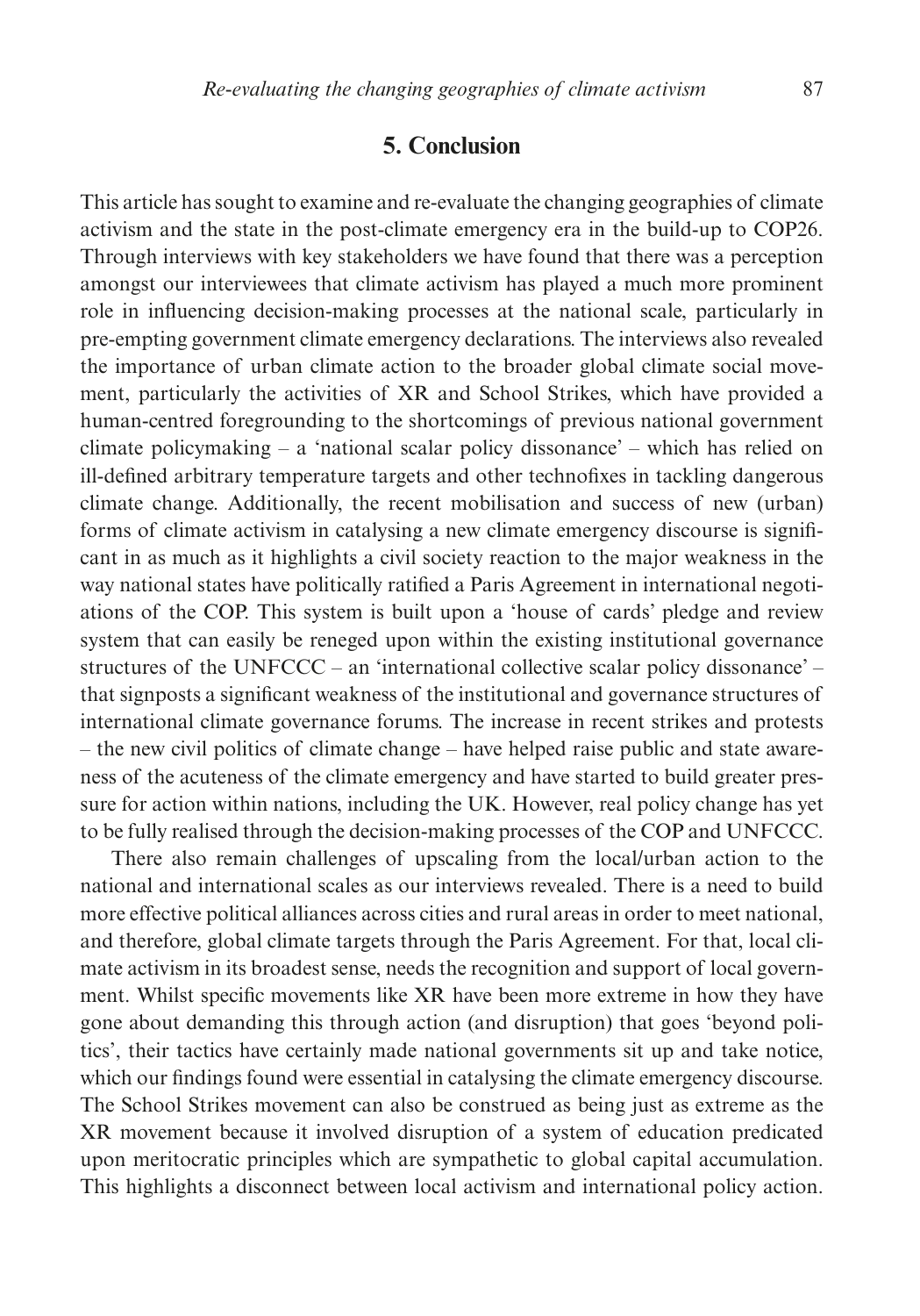Local activism seeks to highlight the uneven distribution of climate impacts between those disenfranchised by abrupt climate impacts and those social and political elites who do not experience dangerous climate change impacts, but have been tasked with the political tools to actually tackle climate change by having a seat at the international climate negotiating table through forums like the COP.

This brings us squarely back to how those decision-making elites at COP meetings (forthcoming COP26 at the time of writing) choose how to acknowledge at worst, or include at best, the emerging role of the broader climate activism we have recently witnessed around the world. There is certainly an evolving relationship between climate activism and the UK state, which we have empirically illustrated in this article. No longer can climate activism be viewed as a deterrent or a usurper of formal climate policymaking by political elites. We argue that this changing civil-state relationship is not just solely attributed to the efficacy of climate activism as an oppositional form to the state *in toto*, but also reflects a societal-wide non-discriminatory intra- and inter-generational reaction to the traditional dominant political economy regime of national governments at COPs. Such an inclusive civil reaction has certainly been necessary to lay the groundwork for fundamental changes on the climate policy implementation side at the international scale. For states to acknowledge that a climate emergency is omnipresent and rooted in the everyday lives of citizens, future policy progress will involve a need to move beyond a policy goal of mitigating the arbitrary temperature target of <2ºC using a pledge and review system. Taking a more human-centred approach to policymaking, beyond technocracy, must be explored further in the negotiations at COP26. If COP26 policymakers are to recognise, acknowledge and lay a platform for this, then future COP negotiations will be able to better navigate the geopolitical, economic and territorial tensions between different UNFCCC member states more empathetically, diplomatically and effectively.

Likewise, the broader climate activist movement also needs to acknowledge the limitations of national state policy discourses in being a 'silver bullet' in neutralising the climate emergency and reducing global climate emissions and impacts. The COVID-19 pandemic has certainly illustrated the limitations of national government policymaking in instigating change, even when policy changes have been highly reactive, immediate and extreme, e.g. when R-rates have risen. Yet the 'covid catalyst' has has also shown how both activists and the state need to deliberate together more to create a shared social mandate for more concerted future climate policy action (Howarth *et al.* 2020). A future shared socio-political imaginary based fundamentally on human and moral dimensions as key drivers for change – the raison d'être of climate activism – and acknowledged and supported by scientific and political institutions, will determine whether future climate policy action is successful or not. This is what the decision-makers at COP26 need to take greater heed of if we are to success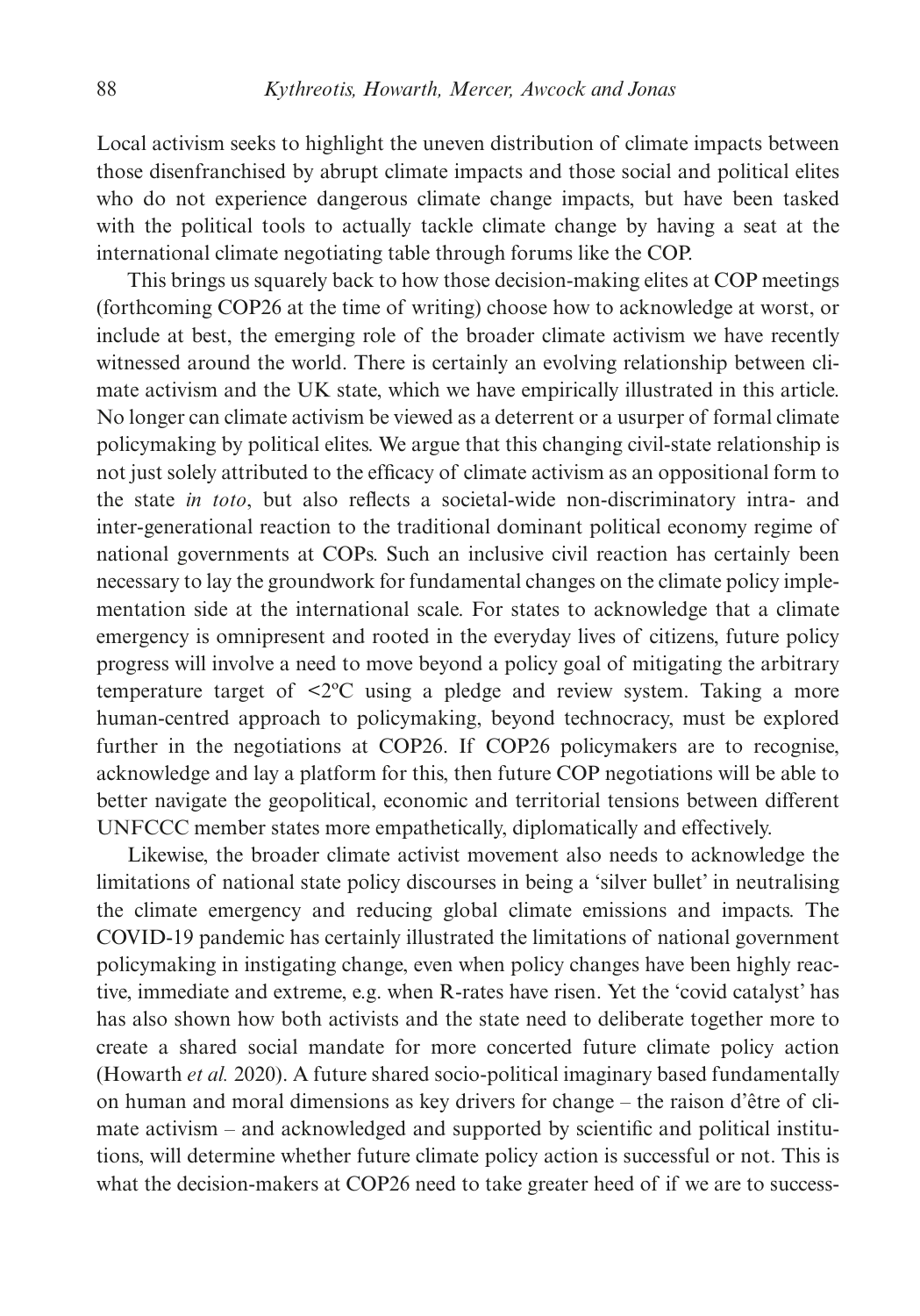fully connect local, national and international scales through a more effective and socially inclusive climate governance.

#### *Acknowledgements*

The authors gratefully acknowledge the support from the British Academy and the Department for Business, Energy and Industrial Strategy for a British Academy grant examining the New Civil Politics of Climate Change in the UK (Ref. SRG19\190291) and the UK Economic and Social Research Council through the Place-Based Climate Action Network (P-CAN) (Ref. ES/S008381/1).

#### **References**

- Baard, P., Vredin Johansson, M., Carlsen, H. & Edvardsson Björnberg, K. (2012), 'Scenarios and sustainability: tools for alleviating the gap between municipal means and responsibilities in adaptation planning', *Local Environment*, 17(6–7): 641–662. https://doi.org/10.1080/13549839.2011.646969
- Barr, S. & Pollard, J. (2017), 'Geographies of Transition: Narrating environmental activism in an age of climate change and "Peak Oil"', *Environment and Planning A: Economy and Space*, 49(1): 47–64. https://doi.org/10.1177/0308518X16663205
- Bomberg, E. (2012), 'Mind the (Mobilization) Gap: Comparing Climate Activism in the United States and European Union', *Review of Policy Research*, 29(3): 408–430. https://doi.org/10.1111/j.1541-1338.2012.00566.x
- Boucher, J., Kwan, G.T., Ottoboni, G.R. & Mccaffrey, M.S. (2021), 'From the suites to the streets: Examining the range of behaviors and attitudes of international climate activists', *Energy Research & Social Science*, 72: 101866. https://doi.org/10.1016/j.erss.2020.101866
- Buhr, K., Roth, S. & Stigson, P. (2014), 'Climate Change Politics through a Global Pledge-and-Review Regime: Positions among Negotiators and Stakeholders', *Sustainability*, 6(2): 794–811. https://doi.org/10.3390/su6020794
- Carter, N. (2014), 'The politics of climate change in the UK', *Wiley Interdisciplinary Reviews: Climate Change*, 5(3): 423–433. https://doi.org/10.1002/wcc.274
- Carter, N. & Jacobs, M. (2014), 'Explaining radical policy change: the case of climate change and energy policy under British New Labour Government 2006-10', *Public Administration*, 92(1): 125–141. https://doi.org/10.1111/padm.12046
- Carter, N., Ladrech, R., Little, C. & Tsagkroni, V. (2018), 'Political parties and climate policy', *Party Politics*, 24(6): 731–742. https://doi.org/10.1177/1354068817697630
- Castree, N. (2020), 'The environmental humanities in "the age of consequences"', *Ecocene: A Journal of the Environmental Humanities*, 1(1): 32–43. https://doi.org/10.46863/ecocene.2020.4
- Castree, N., Bellamy, R. & Osaka, S. (2020), 'The future of global environmental assessments: Making a case for fundamental change', *The Anthropocene Review*, 205301962097166. https://doi.org/10.1177/2053019620971664
- Chatterton, P., Featherstone, D. & Routledge, P. (2013), 'Articulating Climate Justice in Copenhagen: Antagonism, the Commons, and Solidarity', *Antipode*, 45(3): 602–620. https://doi.org/10.1111/J.1467-8330.2012.01025.X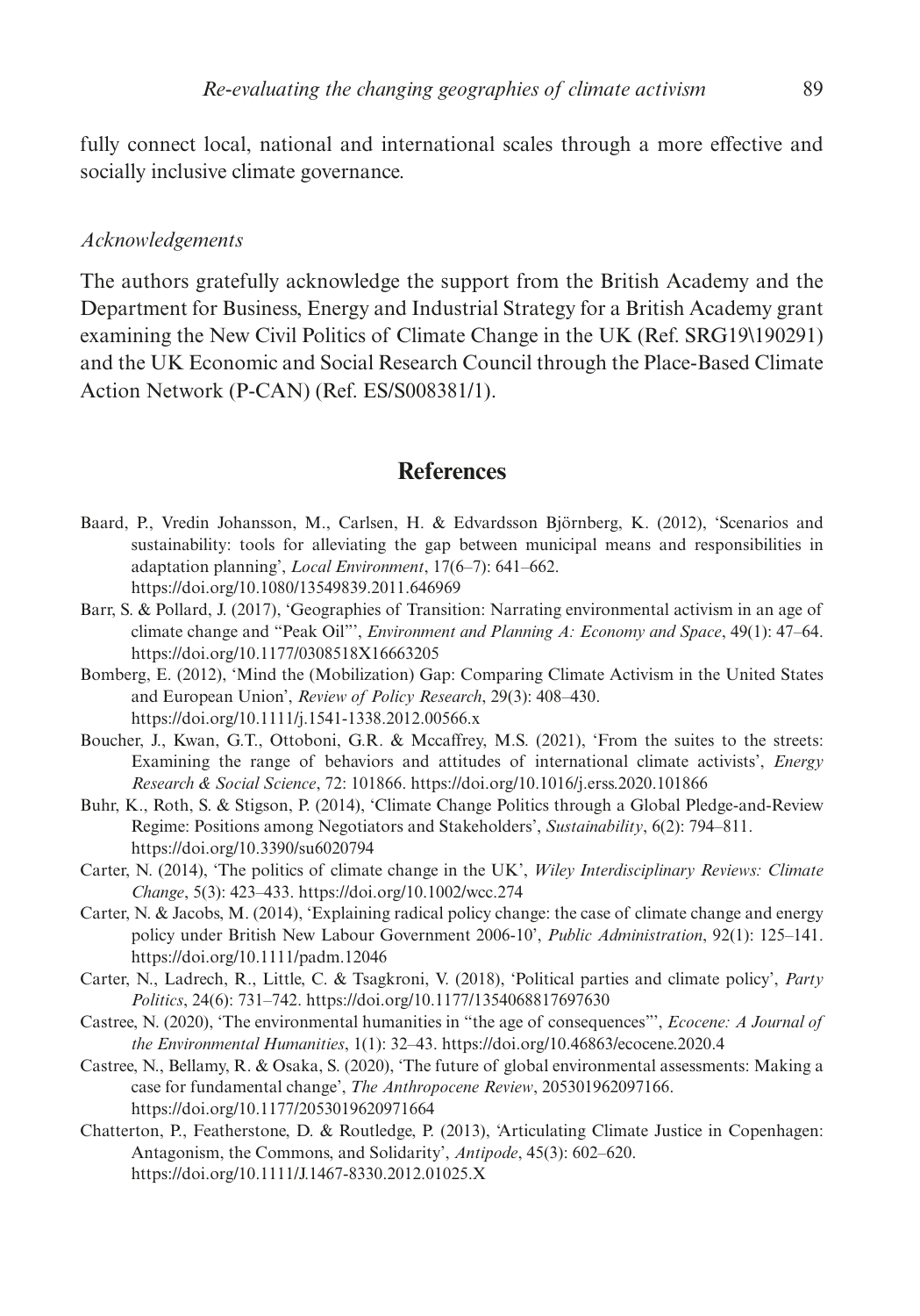- Ciplet, D. & Roberts, J. T. (2017), 'Climate change and the transition to neoliberal environmental governance', *Global Environmental Change*, 46: 148–156. https://doi.org/10.1016/j.gloenvcha.2017.09.003
- Corry, O. & Reiner, D. (2020), 'Protests and Policies: How Radical Social Movement Activists Engage with Climate Policy Dilemmas', *Sociology*, 003803852094310. https://doi.org/10.1177/0038038520943107
- Craggs, R. & Mahony, M. (2014), 'The Geographies of the Conference: Knowledge, Performance and Protest', *Geography Compass*, 8(6): 414–430. https://doi.org/10.1111/gec3.12137
- Davidson, K., Briggs, J., Nolan, E., Bush, J., Håkansson, I. & Moloney, S. (2020), 'The making of a climate emergency response: Examining the attributes of climate emergency plans', *Urban Climate*, 33. https://doi.org/10.1016/j.uclim.2020.100666
- de Moor, J. (2018), 'The "efficacy dilemma" of transnational climate activism: the case of COP21', *Environmental Politics*, 27(6): 1079–1100. https://doi.org/10.1080/09644016.2017.1410315
- Delina, L.L. & Diesendorf, M. (2016), 'Strengthening the climate action movement: strategies from contemporary social action campaigns', *Interface*, 8(1): 117–141.
- Di Gregorio, M., Fatorelli, L., Paavola, J., Locatelli, B., Pramova, E., Nurrochmat, D.R., … Kusumadewi, S. D. (2019), 'Multi-level governance and power in climate change policy networks', *Global Environmental Change*, 54: 64–77. https://doi.org/10.1016/j.gloenvcha.2018.10.003
- Extinction Rebellion (2020), 'Our Demands Extinction Rebellion UK'. Retrieved 25 November 2020, from https://extinctionrebellion.uk/the-truth/demands/
- Falkner, R. (2016), 'The Paris Agreement and the new logic of international climate politics', *International Affairs*, 92(5): 1107–1125. https://doi.org/10.1111/1468-2346.12708
- Fallon, D.S.M. & Sullivan, C.A. (2014), 'Are We There Yet? NSW local governments' progress on climate change', *Australian Geographer*, 45(2): 221–238. https://doi.org/10.1080/00049182.2014.899030
- Featherstone, D. (2013), 'The Contested Politics of Climate Change and the Crisis of Neo-liberalism', *ACME: An International Journal for Critical Geographies*, 12(1): 44–64. Retrieved from https://www.acme-journal.org/index.php/acme/article/view/951
- Fridays for Future (2020), 'Fridays For Future is an international climate movement active in most countries and our website offers information on who we are and what you can do'. Retrieved 1 December 2020, from https://fridaysforfuture.org/
- Fünfgeld, H. & McEvoy, D. (2014), 'Frame Divergence in Climate Change Adaptation Policy: Insights from Australian Local Government Planning', *Environment and Planning C: Government and Policy*, 32(4): 603–622. https://doi.org/10.1068/c1234
- Galarraga, I., de Murieta, E.S. & França, J. (2017), 'Climate policy at the sub-national level', in *Trends in Climate Change Legislation* (Edward Elgar Publishing Ltd), 143-174. https://doi.org/10.4337/9781786435781.00018
- Geden, O. (2016), 'The Paris Agreement and the inherent inconsistency of climate policymaking', *Wiley Interdisciplinary Reviews: Climate Change*, 7(6): 790–797. https://doi.org/10.1002/wcc.427
- Gills, B. & Morgan, J. (2020), 'Global Climate Emergency: after COP24, climate science, urgency, and the threat to humanity', *Globalizations*, 17(6): 885–902. https://doi.org/10.1080/14747731.2019.1669915
- Grafakos, S., Viero, G., Reckien, D., Trigg, K., Viguie, V., Sudmant, A., … Dawson, R. (2020), 'Integration of mitigation and adaptation in urban climate change action plans in Europe: A systematic assessment', *Renewable and Sustainable Energy Reviews*, 121: 109623. https://doi.org/10.1016/j.rser.2019.109623
- Gudde, P. (2020, August), 'Local authorities and climate action', *Transform*. Retrieved from https:// transform.iema.net/article/local-authorities-and-climate-action?utm\_source=Adestra&utm\_ medium=email&utm\_term=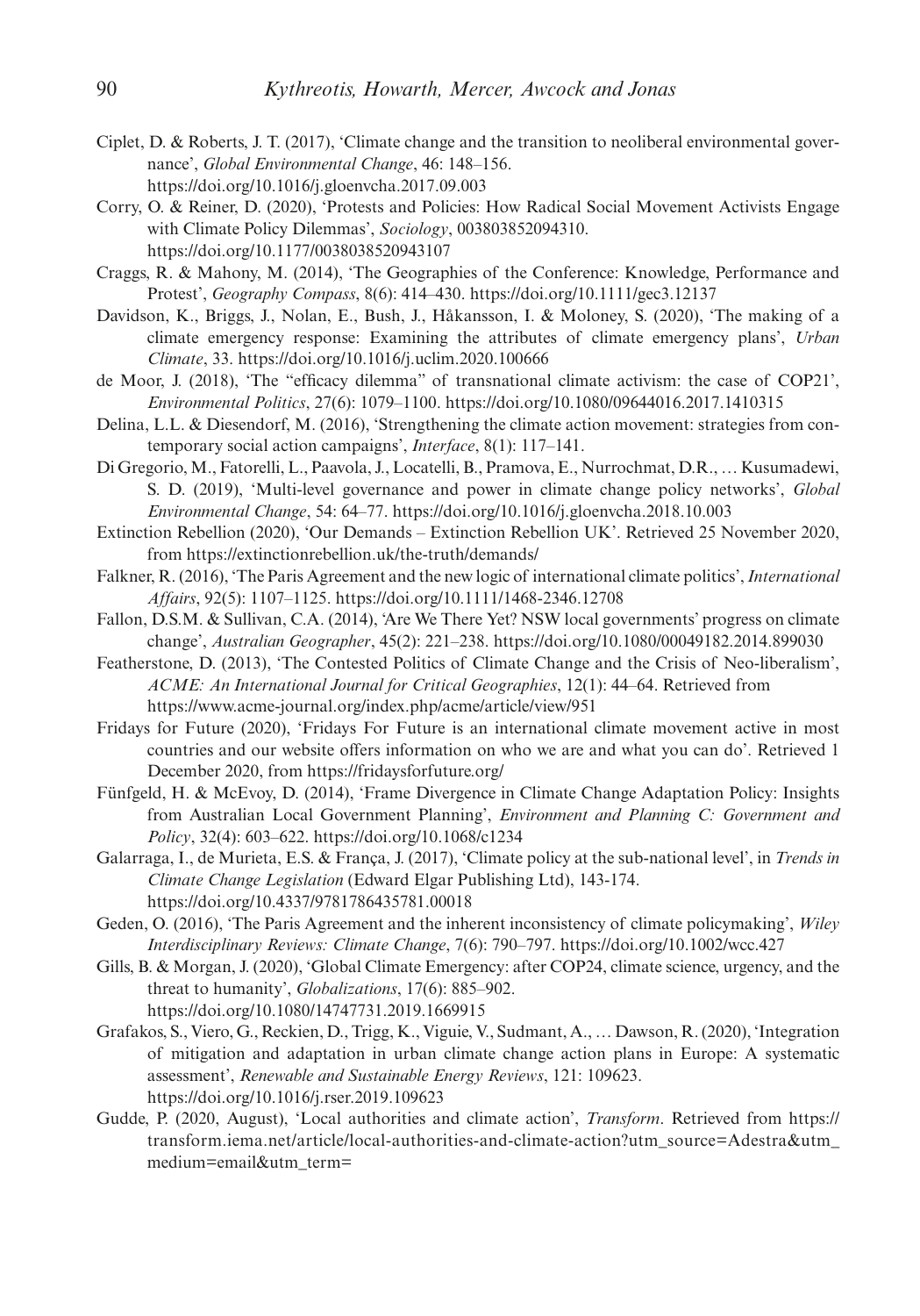- Gunningham, N. (2019), 'Averting Climate Catastrophe: Environmental Activism, Extinction Rebellion and coalitions of Influence', *King's Law Journal*, 30(2): 194–202. https://doi.org/10.1080/09615768.2019.1645424
- Hadden, J. (2014), 'Explaining Variation in Transnational Climate Change Activism: The Role of Inter-Movement Spillover', *Global Environmental Politics*, 14(2): 7–25. https://doi.org/10.1162/GLEP\_a\_00225
- Heidrich, O., Dawson, R.J., Reckien, D. & Walsh, C.L. (2013), 'Assessment of the climate preparedness of 30 urban areas in the UK', *Climatic Change*, 120(4): 771–784. https://doi.org/10.1007/s10584-013-0846-9
- Homsy, G.C. (2018), 'Unlikely pioneers: creative climate change policymaking in smaller U.S. cities', *Journal of Environmental Studies and Sciences*, 8(2): 121–131. https://doi.org/10.1007/s13412-018-0483-8
- Howarth, C., Bryant, P., Corner, A., Fankhauser, S., Gouldson, A., Whitmarsh, L. & Willis, R. (2020), 'Building a Social Mandate for Climate Action: Lessons from COVID-19', *Environmental and Resource Economics*, 76(4): 1107–1115. https://doi.org/10.1007/s10640-020-00446-9
- Howarth, C., Lane, M. & Fankhauser, S. (2021). 'What next for local government climate emergency declarations? The gap between rhetoric and action', *Climatic Change* 167, 27 https://doi.org/10.1007/s10584-021-03147-4
- IPCC (2018), *Global Warming of 1.5 °C: An IPCC special report on the impacts of global warming of 1.5°C above pre-industrial levels and related global greenhouse gas emission pathways, in the context of strengthening the global response to the threat of climate change, sustainable development, and efforts to eradicate poverty*.
- Jamison, A. (2010), 'Climate change knowledge and social movement theory', *Wiley Interdisciplinary Reviews: Climate Change*, 1(6): 811–823. https://doi.org/10.1002/wcc.88
- Kates, R.W. & Wilbanks, T.J. (2003), 'Making the global local: Responding to climate change concerns from the ground up', *Environment*, 45(3): 12–23. https://doi.org/10.1080/00139150309604534
- Kemp, L. (2017), 'A systems critique of the 2015 Paris agreement on climate', in *Pathways to a Sustainable Economy: Bridging the Gap between Paris Climate Change Commitments and Net Zero Emissions* (Springer International Publishing), 25-41. https://doi.org/10.1007/978-3-319-67702-6\_3
- Kenis, A. (2019), 'Post-politics contested: Why multiple voices on climate change do not equal politicisation', *Environment and Planning C: Politics and Space*, 37(5): 831–848. https://doi.org/10.1177/0263774X18807209
- Kingdon, J. (1995), *Agendas, alternatives, and public policies*, 2nd edn (New York, Longman).
- Kythreotis, A.P. (2010), 'Local Strategic Partnerships: A panacea for voluntary interest groups to promote local environmental sustainability? The UK context', *Sustainable Development*, 18(4): https://doi.org/10.1002/sd.487
- Kythreotis, A.P. (2012a), 'Autonomous and pragmatic governance networks: Environmental leadership and strategies of local voluntary and community sector organizations in the United Kingdom -ORCA', in D.R. Gallagher (ed.), *Environmental Leadership: A Reference Handbook* (Thousand Oaks CA, Sage), 282-94. https://doi.org/10.4135/9781452218601.n31
- Kythreotis, A.P. (2012b), 'Progress in global climate change politics? Reasserting national state territoriality in a "post-political" world', *Progress in Human Geography*, 36(4): 457–474. https://doi.org/10.1177/0309132511427961
- Kythreotis, A.P. (2015), 'Carbon pledges: Alliances and ambitions', *Nature Climate Change*, 5(9). https://doi.org/10.1038/nclimate2764
- Kythreotis, A.P., Jonas, A.E.G. & Howarth, C. (2020a), 'Locating climate adaptation in urban and regional studies', *Regional Studies*, 54(4): 576–588. https://doi.org/10.1080/00343404.2019.1678744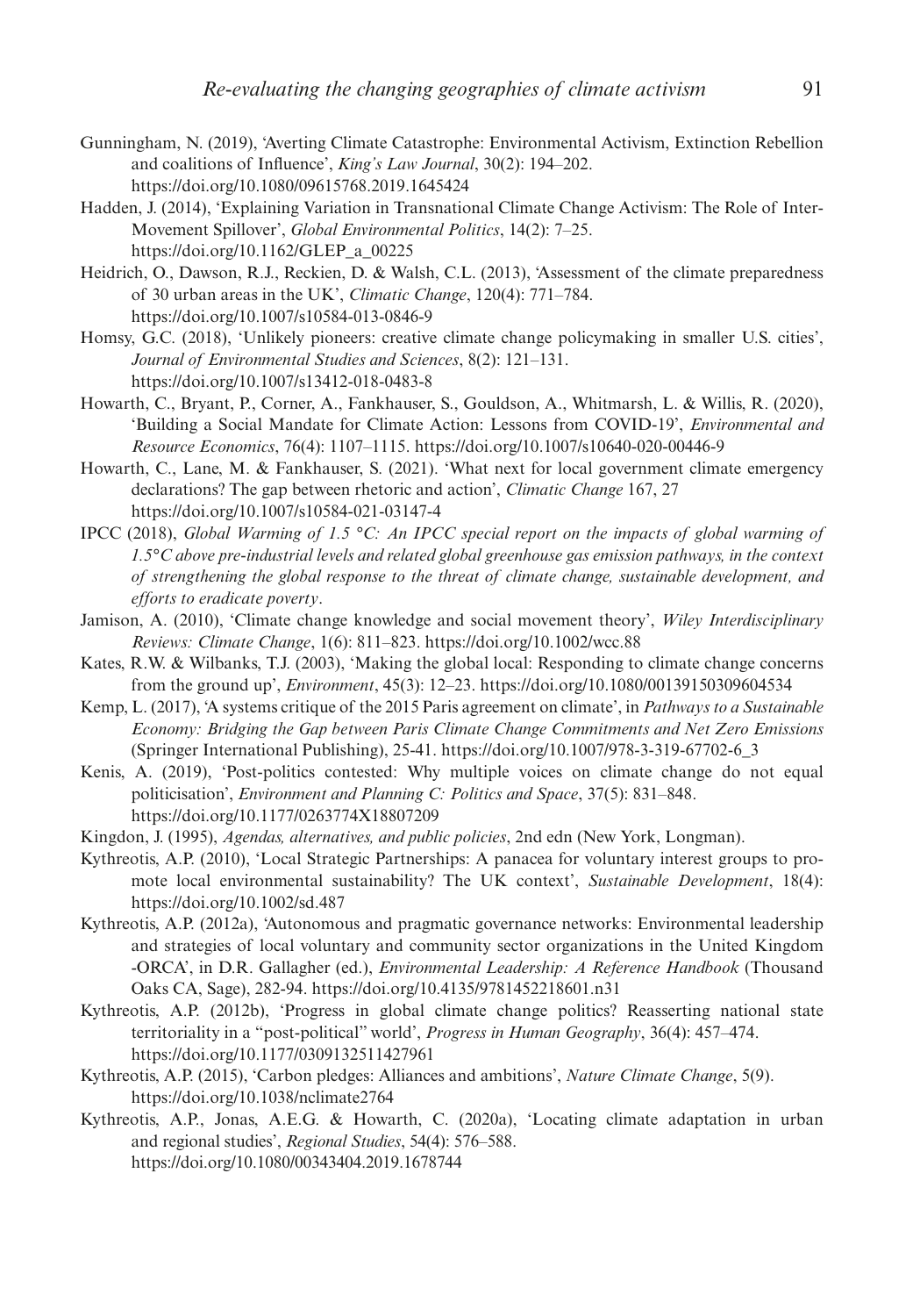- Kythreotis, A.P., Jonas, A.E.G., Mercer, T.G. & Marsden, T.K. (2020b), 'Rethinking urban adaptation as a scalar geopolitics of climate governance: climate policy in the devolved territories of the UK', *Territory, Politics, Governance*. https://doi.org/10.1080/21622671.2020.1837220
- Kythreotis, A.P., Mantyka-Pringle, C., Mercer, T.G., Whitmarsh, L.E., Corner, A., Paavola, J., … Castree, N. (2019), 'Citizen social science for more integrative and effective climate action: A sciencepolicy perspective', *Frontiers in Environmental Science*, *7*(FEB). https://doi.org/10.3389/fenvs.2019.00010
- Martiskainen, M., Axon, S., Sovacool, B.K., Sareen, S., Furszyfer Del Rio, D. & Axon, K. (2020), 'Contextualizing climate justice activism: Knowledge, emotions, motivations, and actions among climate strikers in six cities', *Global Environmental Change*, 65. https://doi.org/10.1016/j.gloenvcha.2020.102180
- McAdam, D. (2017), 'Social Movement Theory and the Prospects for Climate Change Activism in the United States', *Annual Review of Political Science*, 20(1): 189–208. https://doi.org/10.1146/annurev-polisci-052615-025801
- McGuirk, P., Dowling, R. & Bulkeley, H. (2014), 'Repositioning urban governments? Energy efficiency and Australia's changing climate and energy governance regimes', *Urban Studies*, 51(13): 2717– 2734. https://doi.org/10.1177/0042098014533732
- North, P. (2011), 'The Politics of Climate Activism in the UK: A Social Movement Analysis. *Environment and Planning A: Economy and Space*, 43(7): 1581–1598. https://doi.org/10.1068/a43534
- O'Brien, K. & Leichenko, R. (2019), 'Toward an integrative discourse on climate change', *Dialogues in Human Geography*, 9(1): 33–37. https://doi.org/10.1177/2043820619829933
- O'Brien, K., Selboe, E. & Hayward, B.M. (2018), 'Exploring youth activism on climate change: Dutiful, disruptive, and dangerous dissent', *Ecology and Society*, 23(3): https://doi.org/10.5751/ES-10287-230342
- Ogunbode, C.A., Doran, R. & Böhm, G. (2020), 'Exposure to the IPCC special report on 1.5 °C global warming is linked to perceived threat and increased concern about climate change', *Climatic Change*, 158(3–4): 361–375. https://doi.org/10.1007/s10584-019-02609-0
- Pettit, J. (2004), 'Climate Justice: A New Social Movement for Atmospheric Rights', *IDS Bulletin*, 35(3): 102–106. https://doi.org/10.1111/j.1759-5436.2004.tb00142.x
- Piggot, G. (2018), 'The influence of social movements on policies that constrain fossil fuel supply', *Climate Policy*, 18(7): 942–954. https://doi.org/10.1080/14693062.2017.1394255
- Rootes, C.A. (1999), 'The transformation of environmental activism: Activists, organizations and policy-making', *Innovation*, 12(2): 155–173. https://doi.org/10.1080/13511610.1999.9968595
- Rootes, C.A. (2012), 'Climate change, environmental activism and community action in Britain', *Social Alternatives*, 31(1): 24–28. Retrieved from
	- https://search.informit.com.au/documentSummary;dn=201206398;res=IELAPA;type=pdf
- Schwartz, E. (2019), 'Autonomous Local Climate Change Policy: An Analysis of the Effect of Intergovernmental Relations Among Subnational Governments', *Review of Policy Research*, 36(1): 50–74. https://doi.org/10.1111/ropr.12320
- Stuart, D., Gunderson, R. & Petersen, B. (2020), 'The climate crisis as a catalyst for emancipatory transformation: An examination of the possible', *International Sociology*, 35(4): 433–456. https://doi.org/10.1177/0268580920915067
- UK Government & United Nations (2020), 'HOME UN Climate Change Conference (COP26) at the SEC – Glasgow 2021'. Retrieved 25 November 2020, from https://www.ukcop26.org/
- Wamsler, C., Schäpke, N., Fraude, C., Stasiak, D., Bruhn, T., Lawrence, M., … Mundaca, L. (2020), 'Enabling new mindsets and transformative skills for negotiating and activating climate action: Lessons from UNFCCC conferences of the parties', *Environmental Science and Policy*, 112, 227– 235. https://doi.org/10.1016/j.envsci.2020.06.005